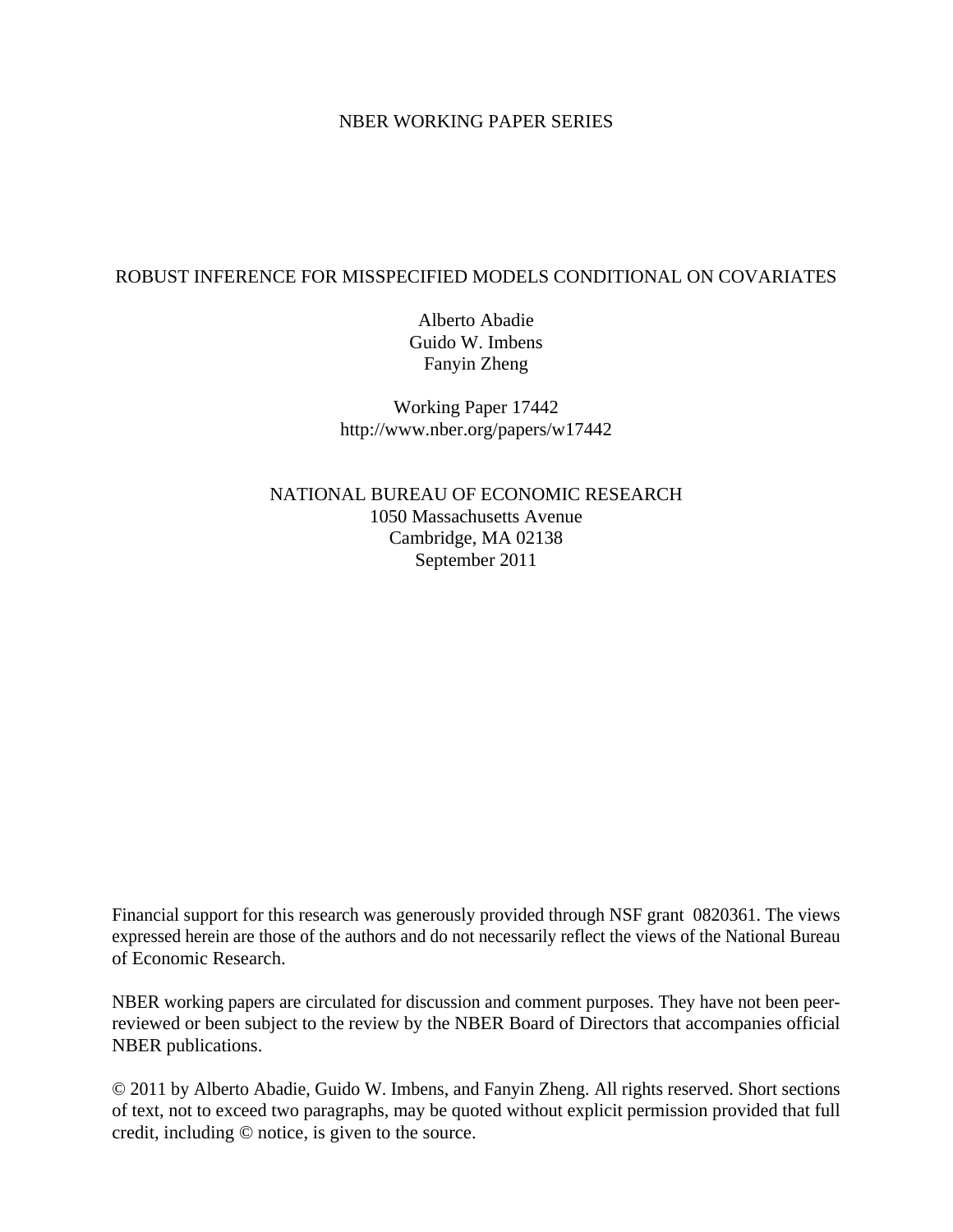Robust Inference for Misspecified Models Conditional on Covariates Alberto Abadie, Guido W. Imbens, and Fanyin Zheng NBER Working Paper No. 17442 September 2011 JEL No. C01

### **ABSTRACT**

Following the work by White (1980ab; 1982) it is common in empirical work in economics to report standard errors that are robust against general misspecification. In a regression setting these standard errors are valid for the parameter that in the population minimizes the squared difference between the conditional expectation and the linear approximation, averaged over the population distribution of the covariates. In nonlinear settings a similar interpretation applies. In this note we discuss an alternative parameter that corresponds to the approximation to the conditional expectation based on minimization of the squared difference averaged over the sample, rather than the population, distribution of a subset of the variables. We argue that in some cases this may be a more interesting parameter. We derive the asymptotic variance for this parameter, generally smaller than the White robust variance, and we propose a consistent estimator for the asymptotic variance.

Alberto Abadie John F. Kennedy School of Government Harvard University 79 JFK Street Cambridge, MA 02138 and NBER alberto\_abadie@harvard.edu

Fanyin Zheng Harvard University fzheng@fas.harvard.edu

Guido W. Imbens Department of Economics Littauer Center Harvard University 1805 Cambridge Street Cambridge, MA 02138 and NBER imbens@fas.harvard.edu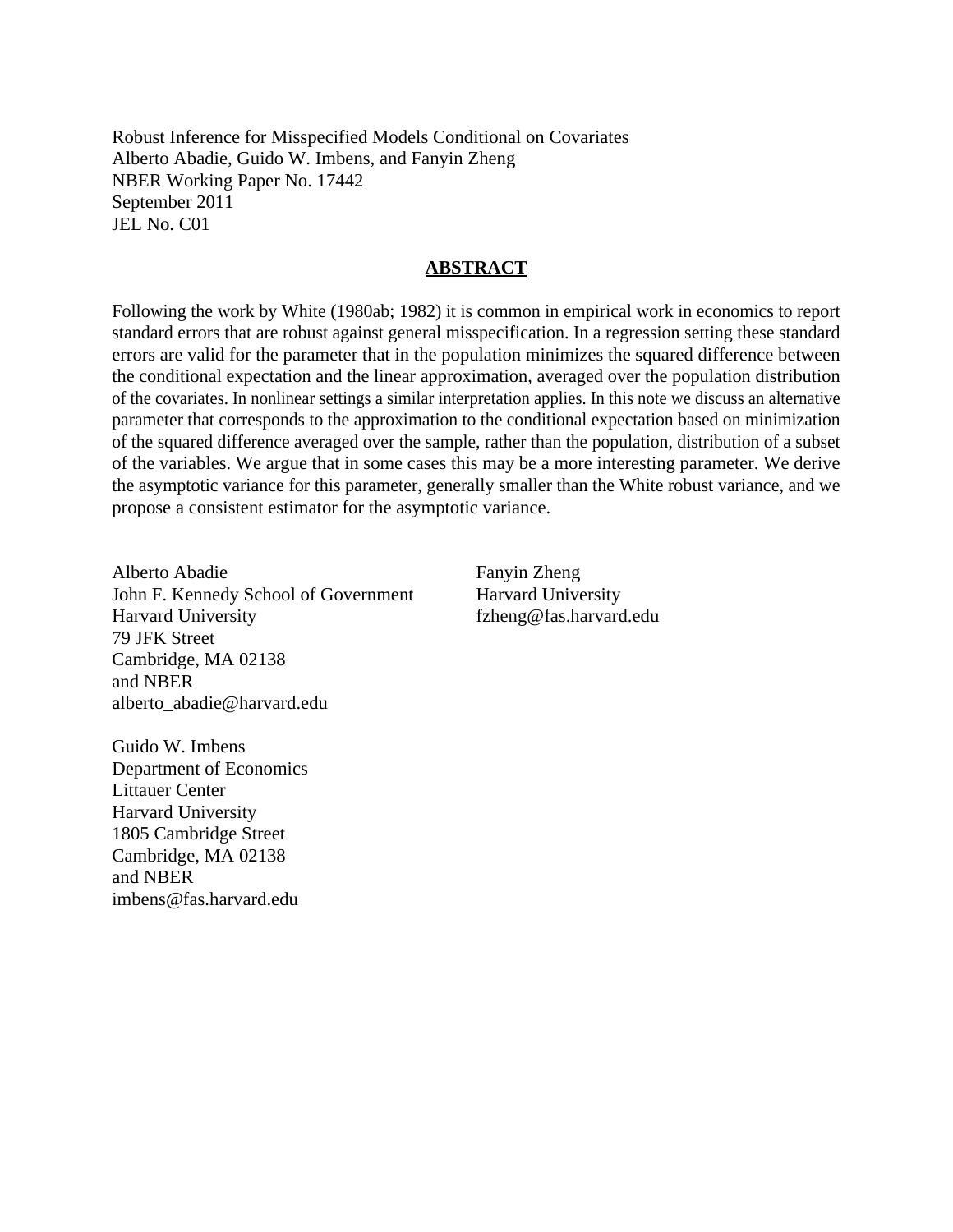# 1 Introduction

Following the seminal work by White (1980ab, 1982), researchers in economics routinely report standard errors that are robust to misspecification of the models that are being estimated. Müller  $(2011)$  gives the corresponding confidence intervals a Bayesian interpretation. A key feature of the approach developed by White (see also Eicker (1967) and Huber (1967)) is that in regression settings it focusses on the best linear predictor (blp) that minimizes the distance between the linear predictor and the true conditional expectation, averaged over the joint distribution of all variables, with a similar interpretation in nonlinear settings. However, in some regression settings it may be more appropriate to focus on the conditional best linear predictor (cblp) defined by averaging over the conditional distribution given the sample values of the covariates. The conceptual contribution of this note is to extend the White results to such settings. For a large class of estimators, including maximum likelihood and method of moment estimators, we first formally characterize the generalization to nonlinear models of the conditional best linear predictor. We then derive a large sample approximation to the variance of the least squares and method of moments estimators relative to this conditional estimand. In general, in misspecified models, this robust variance for the conditional estimand is smaller than the White robust variance. Finally, in the main technical contribution we propose a consistent estimator for this variance so that asymptotically valid confidence intervals can be constructed. The proposed estimator generalizes the variance estimator proposed by Abadie and Imbens (2006) for matching estimators. In correctly specified models the new variance estimator is simply an alternative to the standard White robust variance estimator. In misspecified models the new variance estimator is the first estimator for the robust variance for the conditional estimand.

Whether conditional or unconditional estimand should be the primary focus is context specific and we do not take the position that either the conditional or unconditional estimand is always appropriate. This is related to discussions about "random" versus "fixed" regressors. We discuss some examples to clarify the distinctions between the two and to make an argument for our view that in at least some settings the conditional estimand, corresponding to the fixed regression notion, is of interest. Most importantly, we argue that there is a clear choice to be made by the researcher that has direct implications for inference. In making this choice the researcher should bear in mind that the variance for the conditional estimand is generally smaller than that for the population or unconditional estimand, and thus tests for the former will generally have better power than tests for the latter.

The rest of this note is organized as follows. In Section 2 we discuss the conceptual issues raised by this note heuristically in a linear regression model setting. In Section 3 we discuss the motivation for the conditional estimand. Next, in Section 4 we present formal results covering least squares, maximum likelihood, and method of moments estimators. In Section 5 we apply the methods developed in this note to a data set collected by Imbens, Rubin and Sacerdote (2001). In Section 6 we present a small simulation study.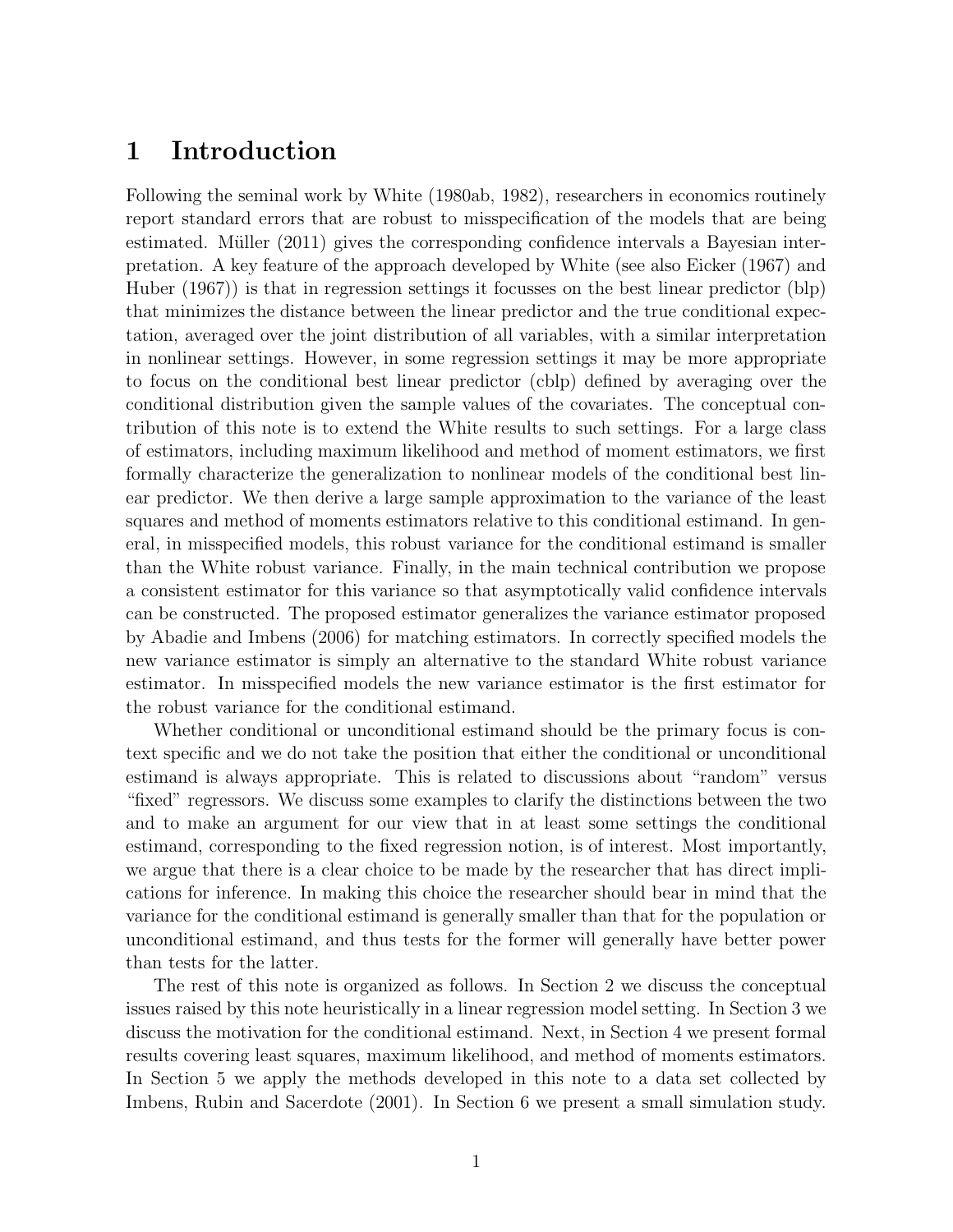Section 7 concludes. The appendix contains the proofs.

# 2 The Conditional Best Linear Predictor

In this section we lay out some of the conceptual issues in this note informally in the setting of a linear regression model. In Section 4 we provide formal results, covering both this linear model setting and more general cases including maximum likelihood and method of moments.

Consider the standard linear model

$$
Y_i = X_i' \theta + \varepsilon_i,\tag{2.1}
$$

with  $Y_i$  the outcome of interest,  $X_i$  a K-vector of observed covariates, possibly including an intercept, and  $\varepsilon_i$  an unobserved error. Let **X**, **Y**, and  $\varepsilon$  be the  $N \times K$  matrix with ith row equal to  $X_i'$ , the N-vector with ith element equal to  $Y_i$ , and the N-vector with ith element equal to  $\varepsilon_i$ , respectively. Traditionally in this setting researchers assumed homoskedasticity, independence of the errors terms, and Normality of the error terms,

$$
\varepsilon | \mathbf{X} \sim \mathcal{N}(0, \sigma^2 \cdot I_N),
$$

where  $I_N$  is the  $N \times N$  identity matrix. Under those assumptions the exact (conditional) distribution of the least squares estimator for  $\theta$ ,

$$
\hat{\theta}_{ols} = (\mathbf{X}'\mathbf{X})^{-1} (\mathbf{X}'\mathbf{Y}),
$$

is Normal:

$$
\hat{\theta}_{ols} | \mathbf{X} \sim \mathcal{N} (\theta, \sigma^2 \cdot (\mathbf{X}'\mathbf{X})^{-1}).
$$

However, the set of assumptions, linearity of the regression function, independence, homoskedasticity, and Normality of the error terms is often unrealistic. White (1980ab), Eicker (1967), and Huber (1967) considered the properties of the least squares estimator  $\hat{\theta}_{ols}$  under much weaker assumptions. For the most general case one needs to define the estimand if the regression function is not linear. Suppose the sample  $(Y_i, X_i)_{i=1}^N$ is a random sample from a large population satisfying some moment conditions. Let  $\mu(x) = \mathbb{E}[Y_i | X_i = x]$  be the conditional expectation of  $Y_i$  given  $X_i = x$ , and let  $\sigma^2(x)$ be the conditional variance. Even if this conditional expectation  $\mu(x)$  is not linear, one might still wish to approximate it by a linear function  $x'\theta$ , and be interested in the value of the slope coefficient of this linear approximation,  $\theta$ . Traditionally the optimal approximation is defined as the value of  $\theta$  that minimizes the expectation of the squared difference between the outcomes and the linear approximation to the regression function.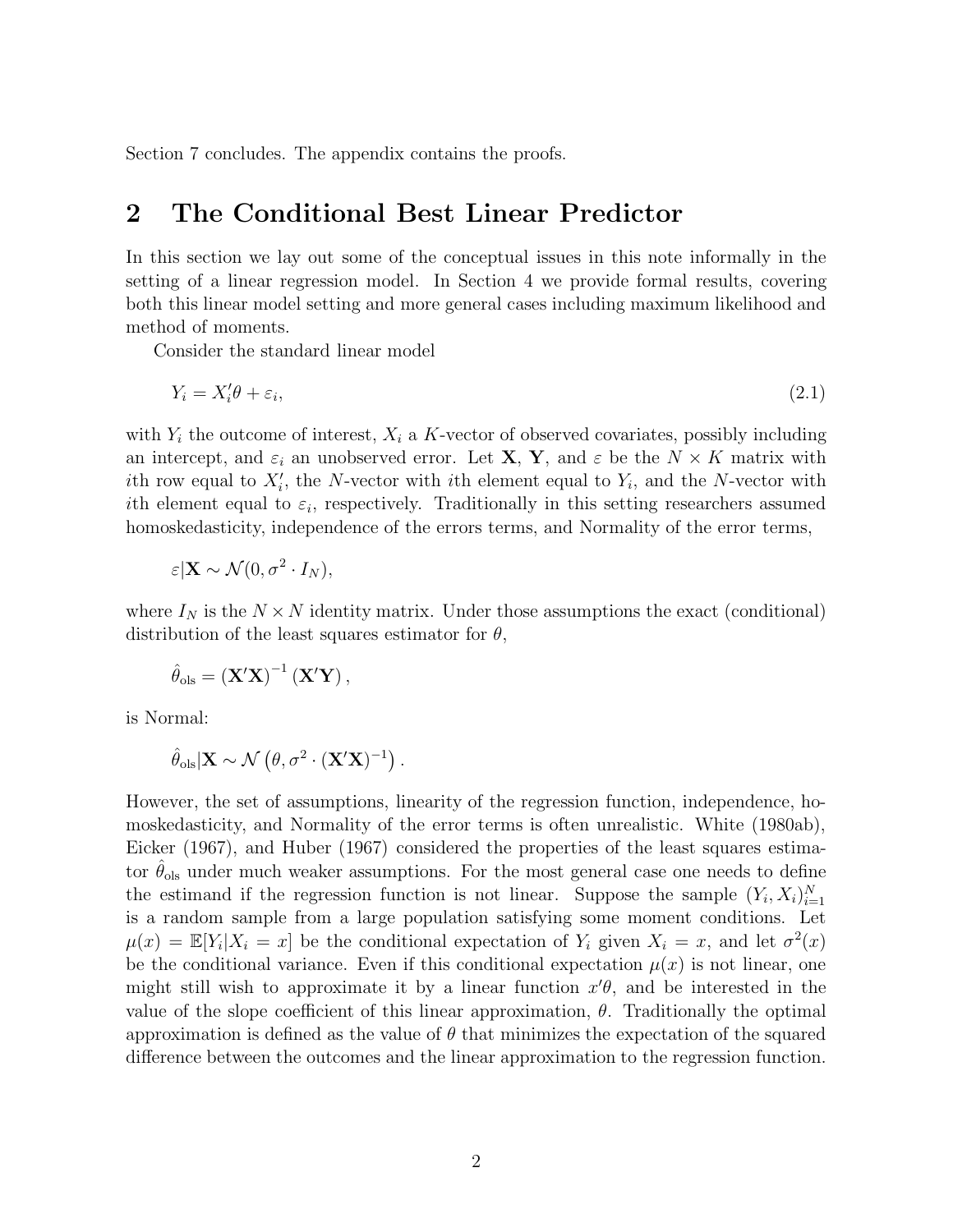This is generally referred to as the *best linear predictor*,<sup>1</sup> formally defined as

$$
\theta_{\rm blp} = \arg\min_{\theta} \mathbb{E}\left[ \left( Y_i - X_i' \theta \right)^2 \right]. \tag{2.2}
$$

Writing this as

$$
\theta_{\text{blp}} = \arg \min_{\theta} \mathbb{E} \left[ \left( \mu(X_i) - X'_i \theta \right)^2 \right] = \left( \mathbb{E} \left[ X_i X'_i \right] \right)^{-1} \left( \mathbb{E} \left[ X_i \mu(X_i) \right] \right),
$$

shows that this can be interpreted as the value of  $\theta$  that minimizes the discrepancy between the true regression function  $\mu(x)$  and the linear approximation, weighted by the population distribution of the covariates.

White (1980ab) shows that, under some regularity conditions,

$$
\sqrt{N}\cdot\left(\hat{\theta}_{\text{ols}}-\theta_{\text{blp}}\right)\overset{d}{\longrightarrow}\mathcal{N}\left(0,\mathbb{V}_{\text{blp}}\right),
$$

where the normalized large sample variance is

$$
\mathbb{V}_{\text{blp}} = \left(\mathbb{E}\left[X_i X_i'\right]\right)^{-1} \left(\mathbb{E}\left[\left(Y_i - X_i'\theta_{\text{blp}}\right)^2 X_i X_i'\right]\right) \left(\mathbb{E}\left[X_i X_i'\right]\right)^{-1}.\tag{2.3}
$$

White also proposed a consistent estimator for  $V_{\text{blp}}$ ,

$$
\hat{\mathbb{V}}_{\text{blp}} = \left(\frac{1}{N} \sum_{i=1}^{N} X_i X_i'\right)^{-1} \left(\frac{1}{N} \sum_{i=1}^{N} (Y_i - X_i' \hat{\theta}_{\text{ols}})^2 X_i X_i'\right) \left(\frac{1}{N} \sum_{i=1}^{N} X_i X_i'\right)^{-1}.
$$
 (2.4)

Using the White variance estimator  $\hat{V}_{\text{blp}}$  is currently standard practice in empirical work in economics. The bootstrap (Efron, 1982; Efron and Tibshirani, 1993) can also be used to construct confidence intervals for  $\theta_{\text{blp}}$ .

In this note we explore an alternative linear approximation to the possibly nonlinear regression function  $\mu(x)$ . Instead of minimizing the marginal expectation of the squared difference between the outcomes and the regression function, we minimize this expectation conditional on the observed covariates. Define the conditional best linear predictor  $\theta_{\text{cblp}}$  as

$$
\theta_{\text{cblp}} = \arg \min_{\theta} \sum_{i=1}^{N} \mathbb{E} \left[ \left( Y_i - X'_i \theta \right)^2 \middle| \mathbf{X} \right]. \tag{2.5}
$$

Denoting the N-vector with *i*-th element equal to  $\mu(X_i)$  by  $\mu(\mathbf{X})$ , we can write  $\theta_{\text{cblp}}$  as

$$
\theta_{\text{cblp}} = \arg \min_{\theta} \sum_{i=1}^{N} (\mu(X_i) - X'_i \theta)^2 = (\mathbf{X}'\mathbf{X})^{-1} (\mathbf{X}'\mu(\mathbf{X})),
$$

<sup>&</sup>lt;sup>1</sup>As far as we can tell, this term originates in the department of economics at Wisconsin, perhaps due to Art Goldberger (e.g., Goldberger 1991). The term is also used in Manski (1988). Earlier, Chamberlain (1982) used the terms "minimum mean square error linear predictor," and in the vector case, "multivariate linear predictor" for the same concept.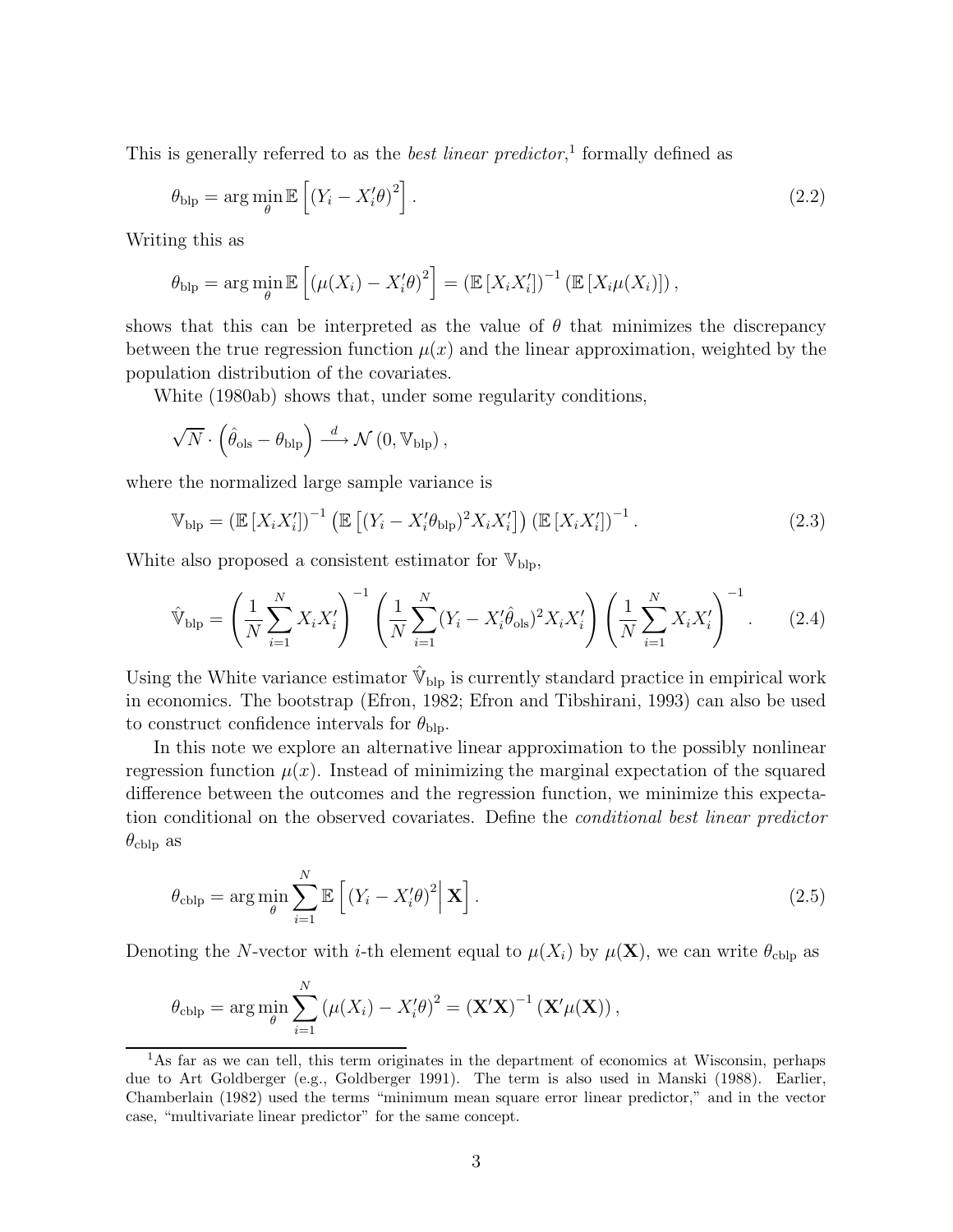to stress the interpretation of  $\theta_{\text{cblp}}$  as the best approximation to the true regression function, now with the weights based on the empirical distribution of the covariates. Both  $\theta_{\rm blp}$  and  $\theta_{\rm cblp}$  choose the linear approximation by minimizing the squared difference between the true regression function  $\mu(x)$  and the linear approximation  $x'\theta$ . The difference between the two approximations is how they weight, as a function of the covariates, the squared difference between the regression function and the linear approximation for each x. The first approximation, leading to  $\theta_{\text{blp}}$ , uses the population distribution of the covariates. The second approximation, leading to  $\theta_{\text{cblp}}$ , uses the empirical distribution of the covariates.

We defer to Section 3 the question whether and why in a specific application  $\theta_{\text{blp}}$ or  $\theta_{\text{cblp}}$  might be the object of interest. In some applications we argue that  $\theta_{\text{blp}}$  is unambiguously the estimand of interest. However, as discussed in detail in Section 3, we also think that in at least some applications  $\theta_{\text{cblp}}$  may be of more interest than  $\theta_{\text{blp}}$ . Therefore, given that the econometric literature has focused exclusively on inference estimands like  $\theta_{\text{blp}}$ , we view the question of inference for  $\theta_{\text{colp}}$  as potentially of interest.

Next we point out the implications of the difference between  $\theta_{\text{blp}}$  and  $\theta_{\text{cblp}}$ . The first issue to note is that for point estimation it is irrelevant whether we are interested in  $\theta_{\rm blp}$  or  $\theta_{\rm cblp}$ . In both cases  $\theta_{\rm ols}$  is the natural estimator. However, for inference it does matter whether we are interested in estimating  $\theta_{\text{blp}}$  or  $\theta_{\text{clip}}$ , unless  $\mathbb{E}[\varepsilon|\mathbf{X}] = 0$  and the conditional expectation is linear. Consider the variance of the least squares estimator  $\theta_{\text{ols}}$ , viewed as an estimator of  $\theta_{\text{obj}}$ . The exact (conditional) variance of  $\theta_{\text{ols}}$  is

$$
\mathbb{V}\left(\hat{\theta}_{\text{ols}}\Big|\mathbf{X}\right) = \mathbb{E}\left[\left(\hat{\theta}_{\text{ols}} - \theta_{\text{cblp}}\right)\left(\hat{\theta}_{\text{ols}} - \theta_{\text{cblp}}\right)'\Big|\mathbf{X}\right]
$$
\n
$$
= \frac{1}{N}\left(\mathbf{X}'\mathbf{X}/N\right)^{-1}\left(\frac{1}{N}\sum_{i=1}^{N}\sigma^{2}(X_{i})X_{i}X_{i}'\right)\left(\mathbf{X}'\mathbf{X}/N\right)^{-1}.
$$
\n(2.6)

Because  $\theta_{\text{ols}}$  is unbiased for  $\theta_{\text{cblp}}$ , it follows that the marginal variance is the expected value of the conditional variance. Under random sampling this variance, normalized by the sample size, converges to

$$
\mathbb{V}_{\text{cblp}} = \left(\mathbb{E}\left[X_i X_i'\right]\right)^{-1} \left(\mathbb{E}\left[\sigma^2(X_i) X_i X_i'\right]\right) \left(\mathbb{E}\left[X_i X_i'\right]\right)^{-1},\tag{2.7}
$$

and we have

$$
\sqrt{N}\cdot\left(\widehat{\theta}_\text{ols}-\theta_\text{cblp}\right)\stackrel{d}{\longrightarrow}\mathcal{N}\left(0,\mathbb{V}_\text{cblp}\right).
$$

The key difference between the robust variance  $V_{\text{blp}}$  proposed by White and the robust variance  $\mathbb{V}_{\text{cblp}}$  is the difference between the conditional variance  $\sigma^2(X_i)$  in (2.9) and the expectation of the squared residual  $\mathbb{E}[(Y_i - X_i' \theta_{\text{blp}})^2 | X_i]$  in (2.3). For the overall variances we have

$$
\mathbb{V}_{\text{blp}} = \mathbb{V}_{\text{cblp}} + N \cdot \mathbb{E} \left[ \left( \theta_{\text{cblp}}(\mathbf{X}) - \theta_{\text{blp}} \right) \left( \theta_{\text{cblp}}(\mathbf{X}) - \theta_{\text{blp}} \right)' \right],
$$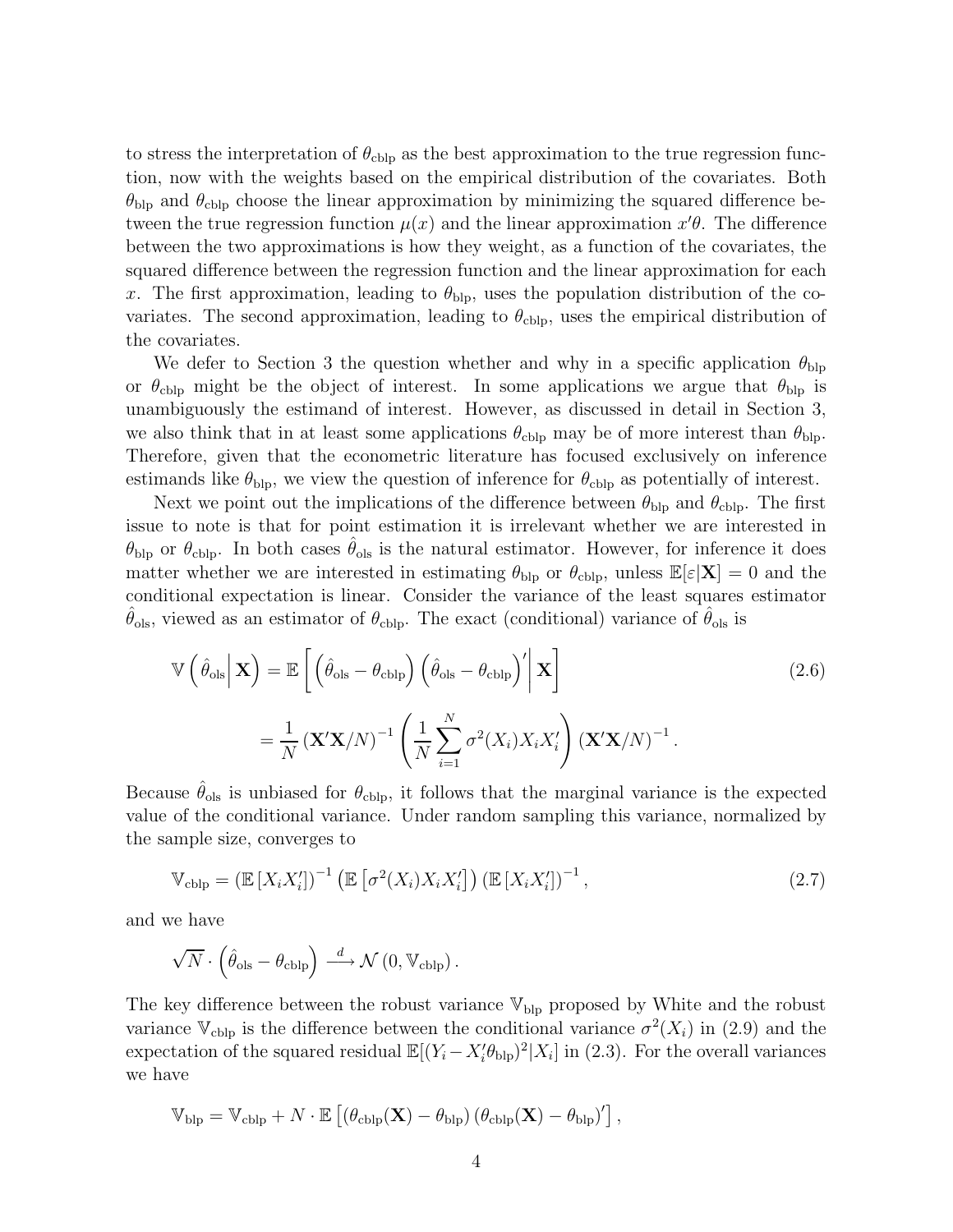where the last expectation is over the distribution of  $\theta_{\text{cblp}}$  as a function of **X**. Note that in general  $\mathbb{V}_{\text{blp}}$  exceeds  $\mathbb{V}_{\text{colp}}$ . The difference arises from the misspecification in the regression function, that is, the difference between the conditional expectation and the best linear predictor,  $\mu(x) - x\theta_{\text{blp}}$ .

The final question we address in this section is how to estimate  $V_{\text{cblp}}$ . The challenge is that the conditional variance function  $\sigma^2(x)$  is generally unknown. Estimating this is straightforward in the case with discrete covariates. One can simply calculate the sample variance of  $Y_i$  at each distinct value of the covariates. Often that is not feasible, however, because some of the covariates are (close to) continuous. In such cases estimating  $\sigma^2(x)$  consistently for all x would require nonparametric estimation involving bandwidth choices. Such an estimator would be more complicated than the White robust variance estimator which simply uses squared residuals to estimate the expectation of the squared errors. Here we build on work by Abadie and Imbens (2006) in the context of matching estimators to develop a general estimator for  $V_{\text{cblp}}$  that does not require consistent estimation of  $\sigma^2(x)$ , much like the White variance estimator does not consistently estimate  $\mathbb{E}[(Y_i - X_i' \theta_{\text{blp}})^2 | X_i = x]$  for all x. First define or the  $M \times N$  matrix A with  $(i, j)$ th element equal to  $a_{ij}$  the norm  $||A|| = \max_{i,j} |a_{ij}|$ . Next, define  $\ell_X(i)$  to be the index of the unit closest to i in terms of  $X$ :

$$
\ell_X(i) = \arg \min_{j \in \{1, ..., N\}, j \neq i} \|X_i - X_j\|,
$$

Then our proposed variance estimator is

$$
\widehat{\mathbb{V}}_{\text{cblp}} = \left(\frac{1}{N} \sum_{i=1}^{N} X_i X_i'\right)^{-1} \tag{2.8}
$$
\n
$$
\cdot \left(\frac{1}{2N} \sum_{i=1}^{N} \left(\widehat{\varepsilon}_i X_i - \widehat{\varepsilon}_{\ell_X(i)} X_{\ell_X(i)}\right) \left(\widehat{\varepsilon}_i X_i - \widehat{\varepsilon}_{\ell_X(i)} X_{\ell_X(i)}\right)' \right) \cdot \left(\frac{1}{N} \sum_{i=1}^{N} X_i X_i'\right)^{-1}.
$$

In Section 4 we show in a more general setting that this variance estimator is consistent for  $\mathbb{V}_{\text{cblp}}$ . An alternative estimator for  $\mathbb{V}_{\text{cblp}}$  exploits the fact that the conditional variance of  $\varepsilon_i X_i$  conditional on  $X_i$  is the same as  $X_i$  times the conditional variance of  $\varepsilon_i$  given  $X_i$ ,

$$
\widetilde{\mathbb{V}}_{\text{cblp}} = \left(\frac{1}{N} \sum_{i=1}^{N} X_i X_i'\right)^{-1} \cdot \left(\frac{1}{2N} \sum_{i=1}^{N} \left(\hat{\varepsilon}_i - \hat{\varepsilon}_{\ell_X(i)}\right)^2 X_i X_i'\right) \cdot \left(\frac{1}{N} \sum_{i=1}^{N} X_i X_i'\right)^{-1}.
$$

Although in this linear regression case with the conditioning on all covariates both  $\mathbb{V}_{\text{cblp}}$  and  $\mathbb{V}_{\text{cblp}}$  are consistent for  $\mathbb{V}_{\text{cblp}}$ , for nonlinear settings, or with conditioning on a subset of the covariates, only the first estimator  $\hat{V}_{cblp}$  generalizes. To be specific, suppose that the covariate vector  $X_i$  can be partitioned as  $X_i = (X'_{1i}, X_{2i})'$  and correspondingly  $X = (X_1, X_2)$ , and suppose we wish to estimate the variance conditional on  $X_1$  only. In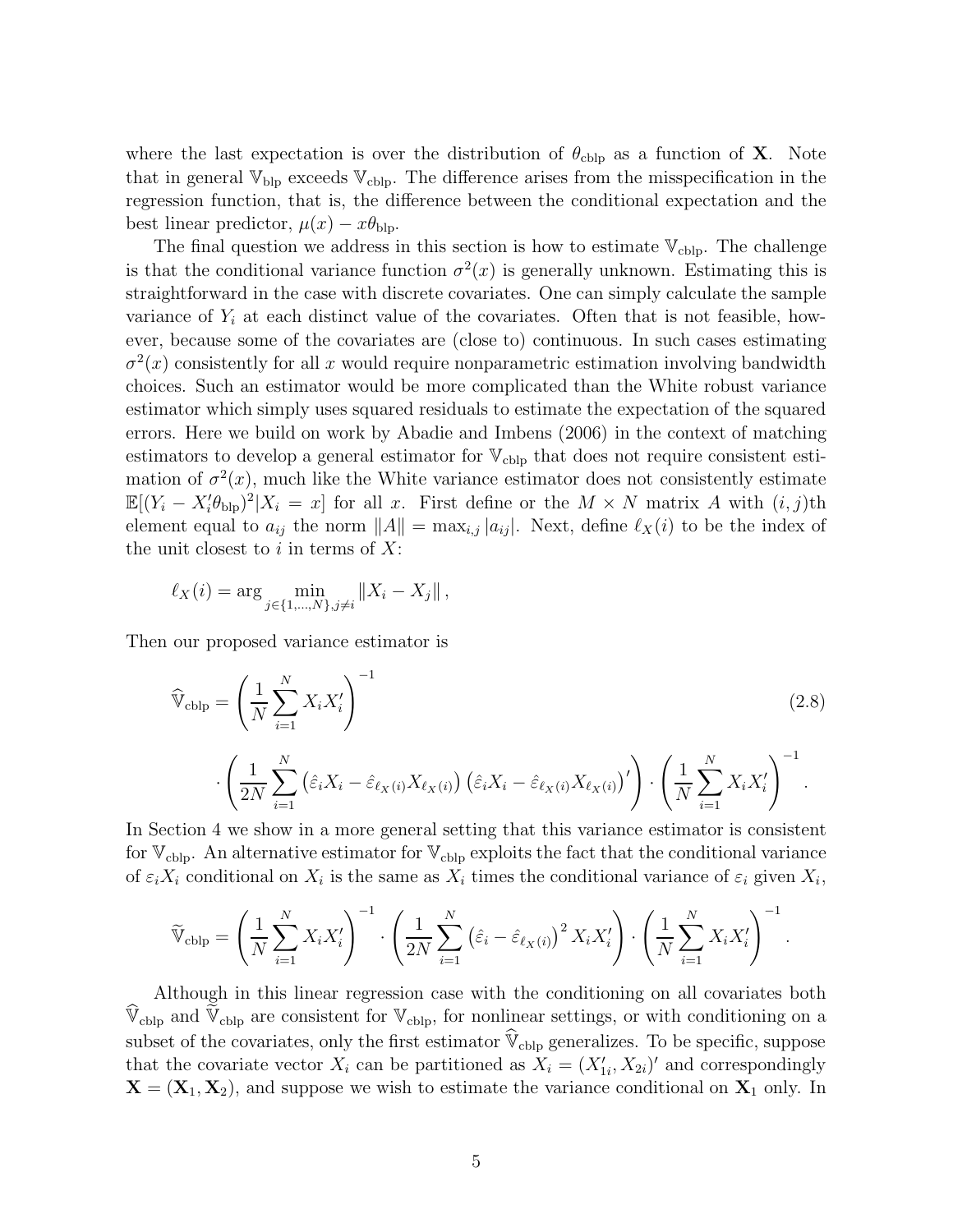this case the probability limit of the normalized variance for the least squares estimator is

$$
\mathbb{V}_{\text{cblp}} = \left(\mathbb{E}\left[X_i X_i'\right]\right)^{-1} \left(\mathbb{E}\left[\mathbb{V}\left(\varepsilon_i X_i \mid X_{1i}\right)\right]\right) \left(\mathbb{E}\left[X_i X_i'\right]\right)^{-1}.\tag{2.9}
$$

Our proposed estimator for this conditional variance is

$$
\widehat{\mathbb{V}}_{\text{cblp}} = \left(\frac{1}{N} \sum_{i=1}^{N} X_i X_i'\right)^{-1} \tag{2.10}
$$

$$
\left.\left.\cdot\left(\frac{1}{2N}\sum_{i=1}^N\left(\hat{\varepsilon}_iX_i-\hat{\varepsilon}_{\ell_{X_1}(i)}X_{\ell_{X_1}(i)}\right)\left(\hat{\varepsilon}_iX_i-\hat{\varepsilon}_{\ell_{X_1}(i)}X_{\ell_{X_1}(i)}\right)'\right)\cdot\left(\frac{1}{N}\sum_{i=1}^NX_iX_i'\right)^{-1}\right].
$$

This estimator is consistent for the conditional variance  $V_{\text{cblp}}$ . In contrast, replacing  $\hat{\varepsilon}_{\ell_X(i)}$  by  $\hat{\varepsilon}_{\ell_{X_1}(i)}$  in the expression for  $\widetilde{\mathbb{V}}_{\text{cblp}}$  would not lead to a consistent estimator for the variance.

In the remainder of this paper we will generalize the results in this section to maximum likelihood and method of moments settings, and state formal results concerning the large sample properties of the varaince estimators. In the general settings the estimators are no longer least squares estimators, and we will modify the terminology to reflect this. We will use  $\theta_{\text{pop}}$  for population estimands that generalize the best linear predictor  $\theta_{\text{blp}}$  in the regression case, and  $\theta_{\text{cond}}$  for the conditional version that generalizes the conditional best linear predictor  $\theta_{\text{cblp}}$  in the regression case.

# 3 Motivation for Conditional Estimands

In this section we address the question whether, when, and why the estimand conditional on the covariates may be of interest. We emphatically do not wish to argue that in all cases it is the conditional estimand is the appropriate object of interest. Rather, we wish to make the case, through four examples, that it depends on the context what the appropriate object is, and that at least in some settings, the conditional best linear predictor may be more appropriate or at least a reasonable alternative, to the standard, unconditional estimand.

One way to frame the question is in terms of different repeated sampling perspectives one can take. We can consider the distribution of the least squares estimator over repeated samples where we redraw the pairs  $X_i$  and  $Y_i$  (the random regressor case), or we can consider the distribution over repeated samples where we keep the values of  $X_i$  fixed and only redraw the  $Y_i$  (the fixed regressor case). Under general misspecification both the mean and variance of these two distributions will differ. The population estimand  $\theta_{\text{pop}}$ is the approximate (in a large sample sense) average over the repeated samples when we redraw both  $X_i$  and  $Y_i$ , and  $\theta_{\text{cond}}$  is the approximate average over the repeated samples where  $X_i$  is held fixed. Many introductory treatments of regression analyses briefly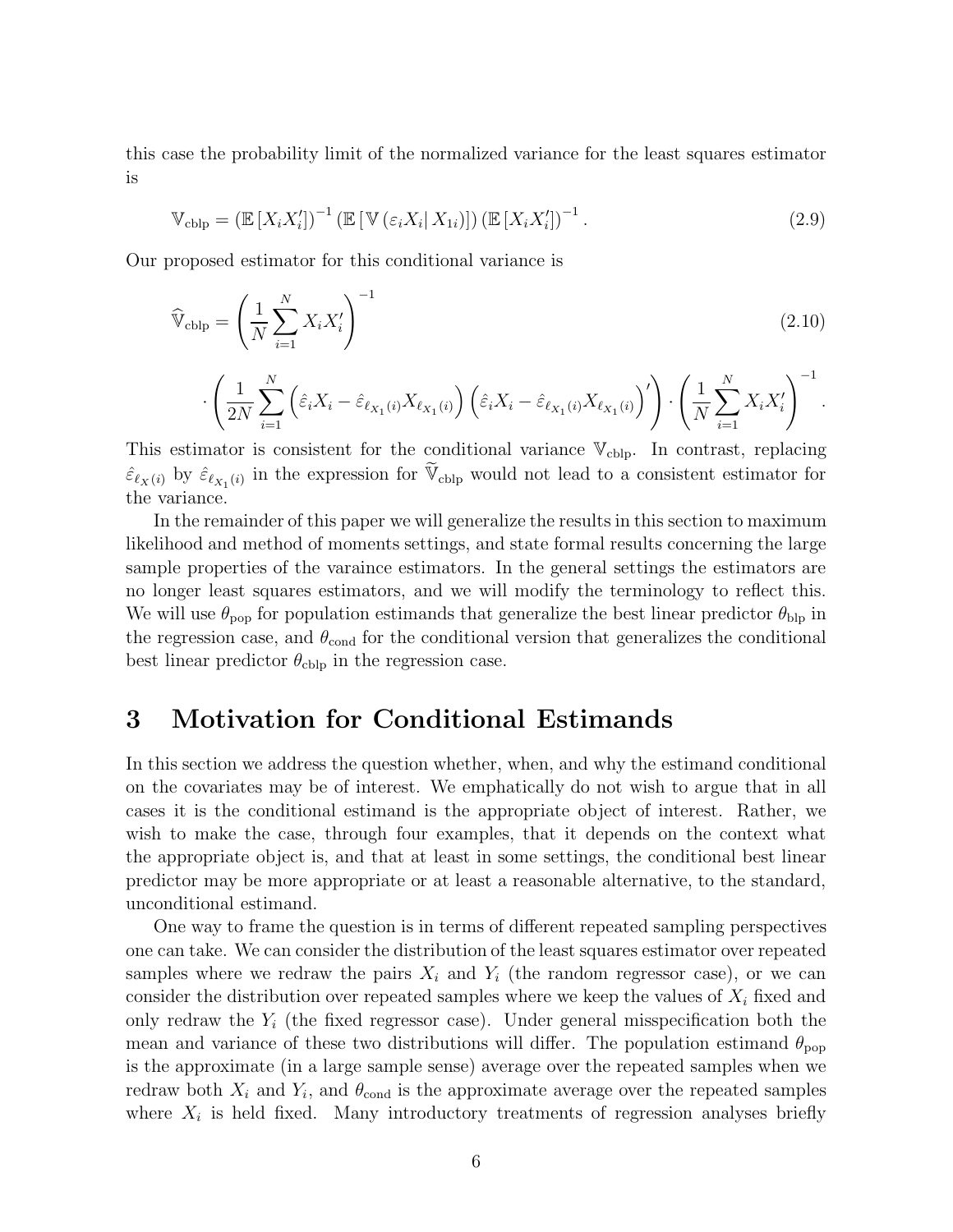introduce the fixed and random regressor concepts, with a variety of opinions on what the most relevant perspective is. Wooldridge writes that "reliance on fixed regressors ... can have unintended consequences. ... Because our focus is on asymptotic analysis, we have the luxury of allowing for random explanatory variables throughout the book" (Wooldridge, 2002, p10-11). Cameron and Trivedi write "The fixed regressors assumption is rarely appropriate for microeconometrics data" (Cameron and Trivedi, 2005, p. 77). Stock and Watson (2003) focus on the random regressor case, arguing that "the i.i.d. assumption is a reasonable one for many data collection schemes" but acknowledging that "Not all sampling schemes produce i.i.d. observations on  $(X_i, Y_i)$ " (Stock and Watson, 2003, p. 105). Goldberger (1991) takes a different position, assuming " $X$  nonstochastic, which says that the elements of  $X$  are constants, that is, degenerate random variables. Their values are fixed in repeated samples ..." (Goldberger, p. 164). These discussions are in the context of correctly specified regression models, however, where the averages of the distributions under the two repeated sampling perspectives coincide, and their variances agree in large samples. A point that has not received attention in the literature is that under general misspecifiaction, the random versus fixed regressor distinction has implications for inference that do not vanish with the sample size.

Another point is that the sole difference between the population and conditional estimands is the weight function used to measure the difference between the model and the true data generating process. For the population estimand the weight function depends on the population distribution of the potential conditioning variables, and for the conditional estimand it is the sample distribution of these variables. Because the population distribution of these variables, unlike the sample distribution, is unknown, in general there is more uncertainty about the population estimand. Thus, in practial terms, focusing on the conditional estimand  $\theta_{\text{cond}}$  leads to smaller standard errors than focusing on the population estimand  $\theta_{\text{pop}}$ .

#### Example I (Finite versus Infinite Population)

In the first example we want to argue that if the sample is a random sample from a large population  $\theta_{\text{pop}}$  is of more interest than  $\theta_{\text{cond}}$ , whereas in the case where the sample is equal to the population, the conditional estimand  $\theta_{\text{cond}}$  is of more interest.

Consider estimation of the average effect of a binary treatment. Each unit in the population is characterized by two potential outcomes  $Y_i(c)$  and  $Y_i(t)$ , and a binary covariate  $X_i \in \{\text{f}, \text{m}\}\.$  Let  $W_i \in \{\text{c}, \text{t}\}\$  denote the treatment received and  $Y_i = Y_i(W_i)$ the realized outcome. Assume assignment to treatment is random given  $X_i$ . Define, for  $w = c, t \text{ and } x = f, m,$ 

$$
\mu(x, w) = \mathbb{E}[Y_i(w)|X_i = x],
$$
 and  $\tau(x) = \mu(x, t) - \mu(x, c).$ 

Let  $N_{xw}$  be the number of units in the sample with  $X_i = x$  and  $W_i = w$ , let q be the population share of the  $X_i = f$  types and  $\hat{q}$  the sample share:

$$
q = \mathbb{E}[W_i],
$$
 and  $\hat{q} = \frac{1}{N} \sum_{i=1}^{N} W_i = \frac{N_{\text{fc}} + N_{\text{ft}}}{N_{\text{fc}} + N_{\text{ft}} + N_{\text{mc}} + N_{\text{mt}}}.$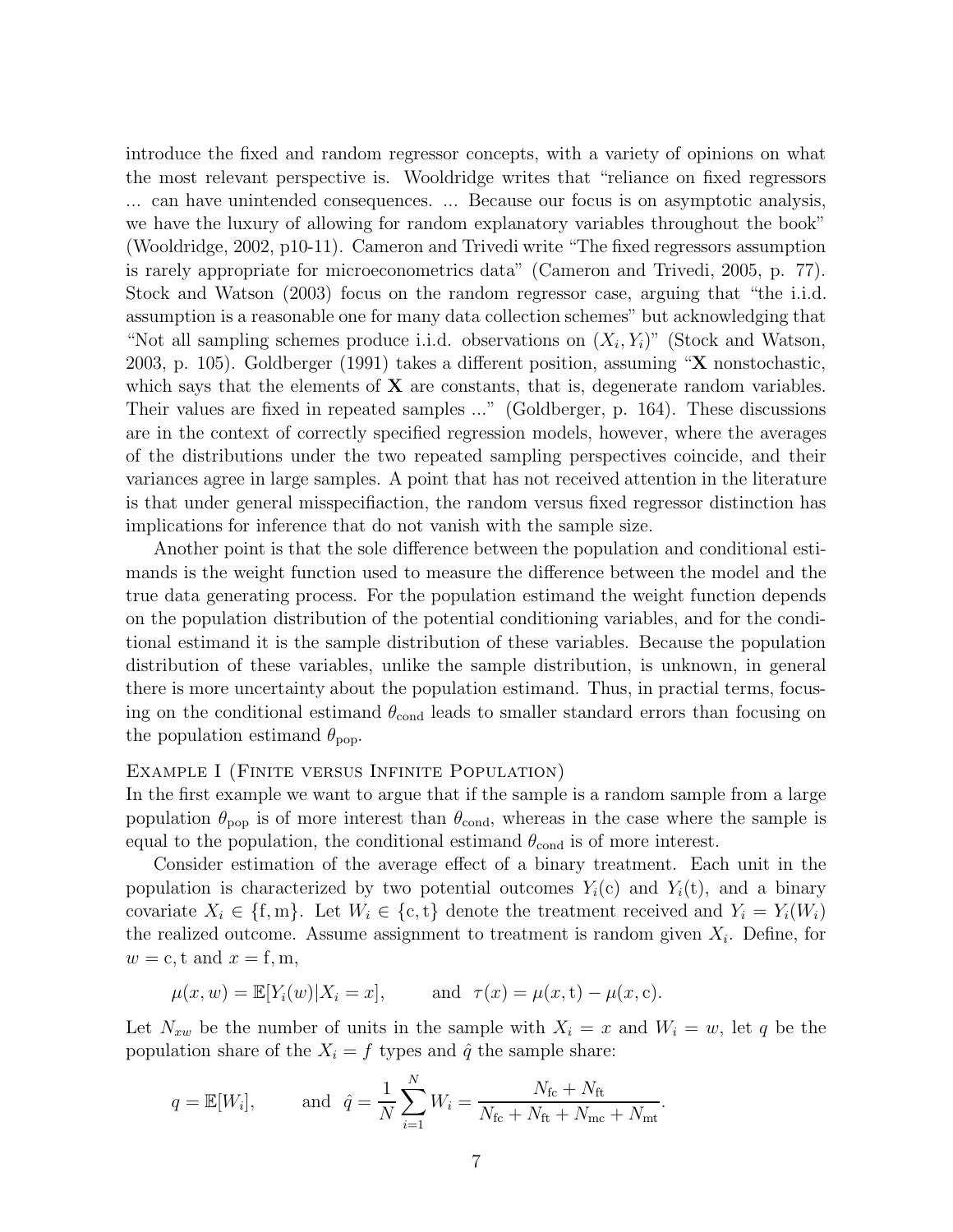Consider two estimands, first the population average treatment effect,

$$
\theta_{\text{pop}} = \mathbb{E}\left[Y_i(t) - Y_i(c)\right] = q \cdot \tau(f) + (1 - q) \cdot \tau(m),
$$

where q is the population fraction of  $X_i = f$  types, and second, the conditional average effect,

$$
\theta_{\text{cond}} = \frac{1}{N} \sum_{i=1}^{N} \mathbb{E} \left[ Y_i(t) - Y_i(c) \right| X_i \right] = \hat{q} \cdot \tau(f) + (1 - \hat{q}) \cdot \tau(m).
$$

What is the rationale for focusing on  $\theta_{\text{pop}}$  versus  $\theta_{\text{cond}}$ ? If the sample is a random sample from a large population, it seems natural to focus on the population average treatment effect  $\theta_{\text{pop}}$  as the object of interest. On the other hand, suppose the sample is the entire population. For example, the population could be the 50 states of the United States in which case we might have observations on all 50 states. The covariate could be an indicator for a state being on the coast versus inland. In that case it would appear reasonable to keep fixed the number of coastal versus inland states, rather than view the share of coastal states as random. That perspective suggests focusing on  $\theta_{\text{cond}}$  rather than  $\theta_{\text{pop}}$  in cases where the sample is the entire population. We may still wish to use large sample approximations, but focus on estimation of  $\theta_{\text{cond}}$  rather than  $\theta_{\text{pop}}$ .

Note that if we observe the entire population in this case, we cannot interpret the uncertainty in the estimator as due to sampling variation in the units. Instead we can interpret the uncertainty in the estimator as due to random variation in the treatment assignment  $W_i$  (see, for example, Neyman, 1923, 1990). To justify large sample approximation, however, we will resort to a random sampling argument.

#### Example II (Convenience Sample)

In the second example we want to make the case that sometimes there is intrinsically no more interest in  $\theta_{\text{pop}}$  than  $\theta_{\text{cond}}$  because neither the weighting scheme corresponding to the population distribution, nor the weighting scheme corresponding to the empirical distribution function, is obviously of primary interest.

Consider the study of lottery winners by Imbens, Rubin and Sacerdote (2001). We use data from this study in Section 5. Imbens, Rubin and Sacerdote surveyed individuals who won large prizes in the lottery. Using a standard life-cycle model of labor supply they focus on linear regressions of subsequent labor earnings on the annual prize and some additional covariates including prior earnings. The coefficient on the prize in this linear regression can be interpreted as the marginal propensity to consume out of unearned income, an economically meaningful parameter (e.g., Pencavel, 1986). Even if the conditional expectation as a function of the prize is nonlinear, it may still be interesting to focus on the coefficient in the linear regression, partly because it facilitates comparison across studies. The question is whether the linear approximation should be based on weighting the squared difference between the true regression function and the linear predictor by the population or empirical distribution of lottery prizes. There does not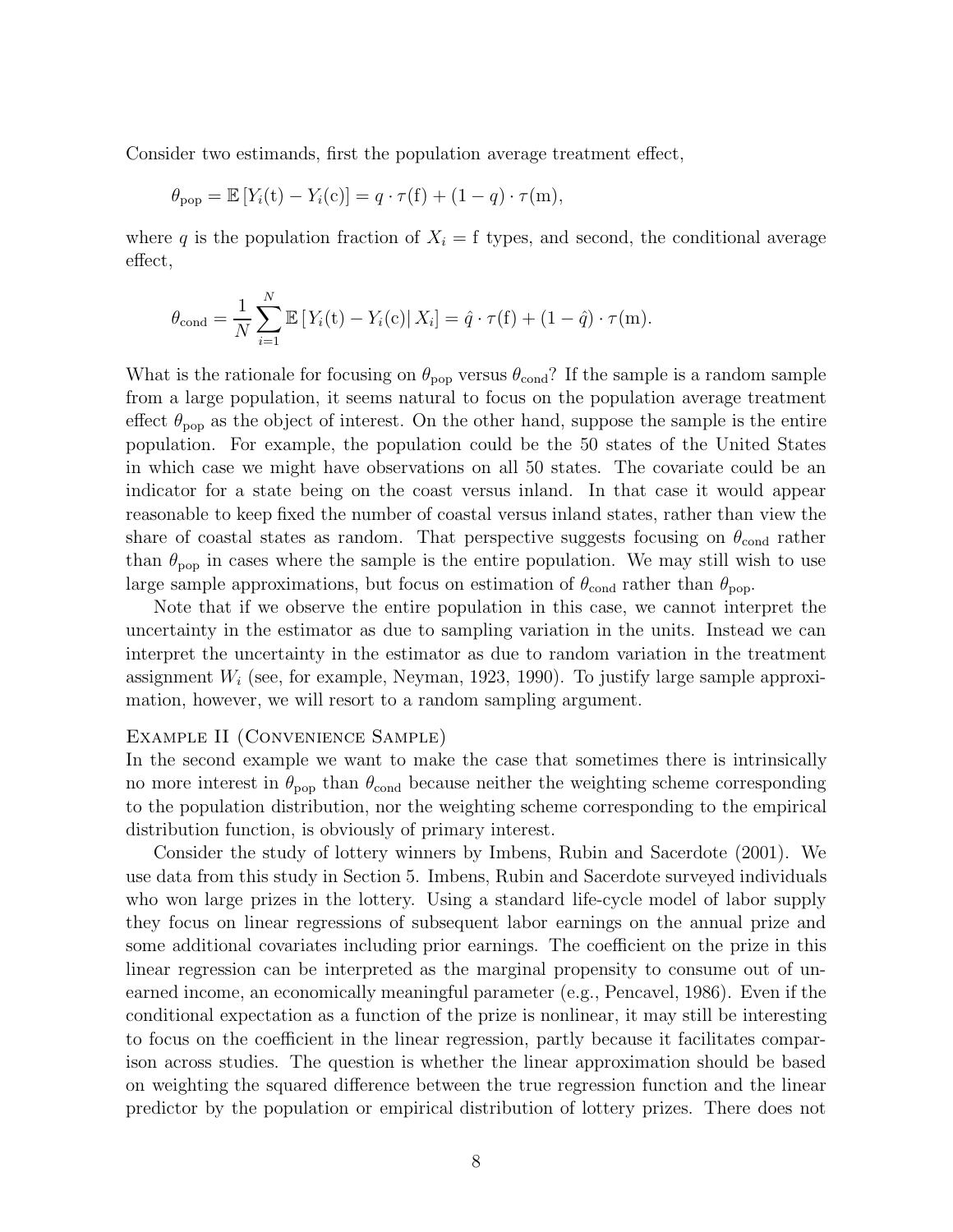appear to be a strong substantive argument for preferring one weighting function (and thus the corresponding estimand) over the other.

#### Example III (Experimental Design)

Karlan and List (2009) carried out an experimental evaluation of incentives for charitable giving. Among the results Karlan and List report are probit regression estimates where the object of interest is the regression coefficient on the indicator for being offered a matching incentive for charitable giving. The specification of the probit regression function also includes characteristics of the matching incentives.

In this case the difference between  $\mathbb{V}_{pop}$  and  $\mathbb{V}_{cond}$  is that  $\mathbb{V}_{pop}$  takes into account sampling variation in  $\theta$  due to variation in the sample values of the matching incentives over the repeated samples, whereas  $V_{\text{cond}}$  conditions on these values. Given that the distribution of these incentives in this experiment is fixed by the researchers there appears to be no reason to take this uncertainty into account, and we submit that the appropriate measure of uncertainty is  $\mathbb{V}_{\text{cond}}$  rather than  $\mathbb{V}_{\text{pop}}$ .

#### Example IV (Average Derivative in Sample versus Population)

In the last example we again want to make the case that there is no compelling reason to prefer one estimand to the other.

Suppose one estimates a parametric binary response model, say a probit model with  $\Pr(Y_i = 1 | X_i) = \Phi(X_i' \theta)$ , where  $\Phi(a) = \int_{-\infty}^a (1/\sqrt{2\pi}) \exp(-z^2/2) dz$ . (The same argument would apply to other nonlinear parametric models.) Parameter estimates are difficult to interpret for such models, and often researchers report derivatives of the conditional expectation of  $Y_i$  given  $X_i$  with respect to  $X_i$  to facilitate comparisons with other models. For the probit model the derivative of the conditional expectation is  $\phi(x'\theta) \cdot \theta$ , where  $\phi(a) = \frac{\partial \Phi(a)}{\partial a} = \exp(-\frac{a^2}{2})/\sqrt{2\pi}$ . In nonlinear models the value of the derivative depends on the value of the covariates, so often researchers report the average derivative evaluated at the estimated parameters:

$$
\hat{\gamma} = \frac{1}{N} \sum_{i=1}^{N} \phi(X_i' \hat{\theta}) \cdot \hat{\theta}.
$$

The variance of this estimator  $\hat{\gamma}$  for the average derivative differs depending on whether we condition on the covariates or not. The two estimands are

$$
\gamma_{\text{cond}} = \frac{1}{N} \sum_{i=1}^{N} \phi(X'_i \theta) \cdot \theta,
$$
 and  $\gamma_{\text{pop}} = \mathbb{E} [\phi(X'_i \theta) \cdot \theta].$ 

Because the average derivative is presented primarily as a more interpretable parameter than  $\theta$  itself, taking into account the uncertainty in the distribution of the covariates that is averaged over may not serve any useful purpose, suggesting that  $\gamma_{\text{cond}}$  may be just as relevant as  $\gamma_{\text{pop}}$ .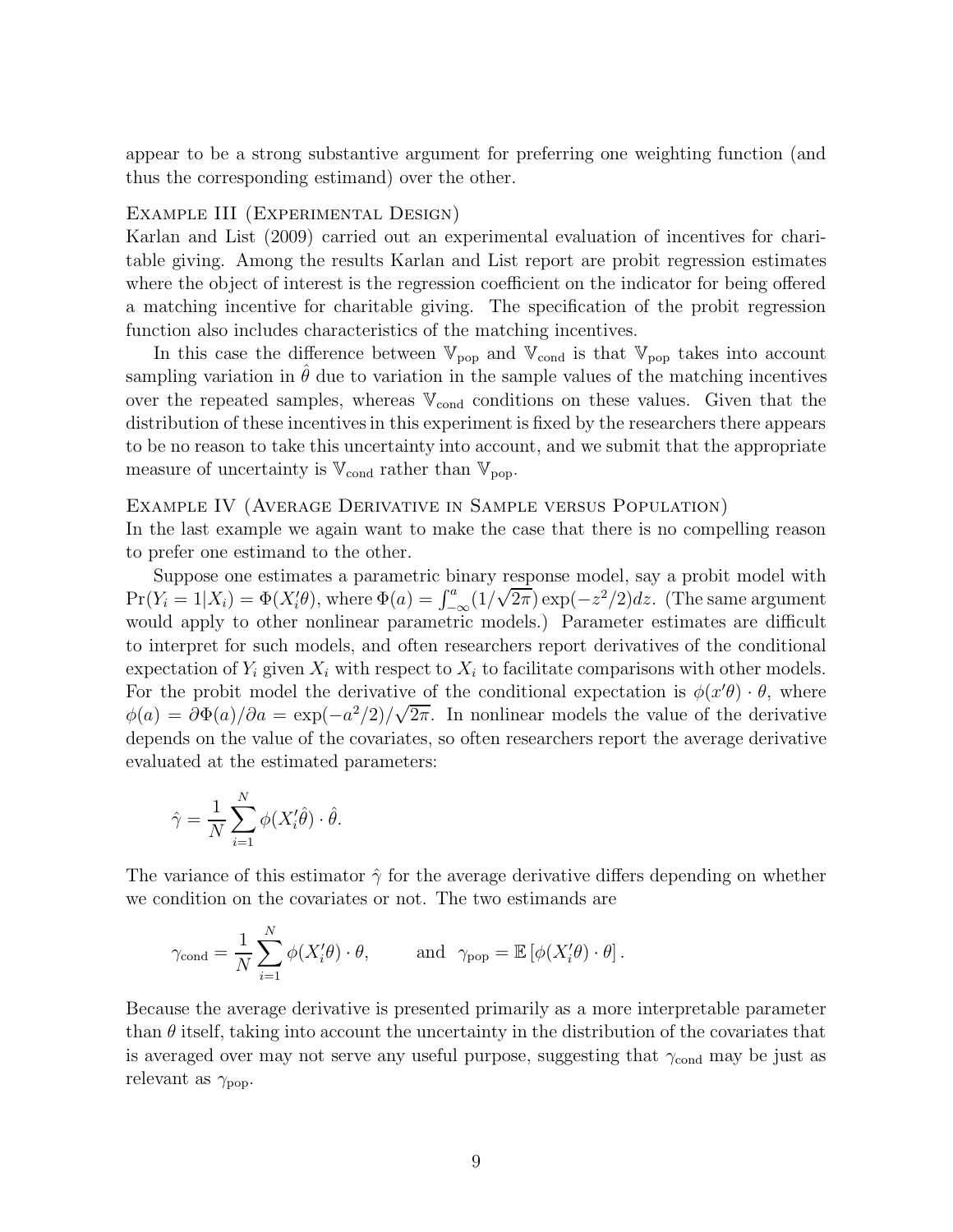## 4 Inference for Conditional Estimands

In this section we present the main formal results of the paper, covering linear regression, maximum likelihood, and method of moments estimators. We cover settings where we condition on the full set of regressors as well as cases where we condition on a subset of the regressors.

Suppose we have a random sample of size N of a pair of random vectors,  $(X_i, Y_i)$ ,  $i = 1, \ldots, N$ . Let  $K_X$  and  $K_Y$  be the dimensions of  $X_i$  and  $Y_i$ , and let **X** and **Y** be the  $N \times K_X$  and  $N \times K_Y$  matrices with *i*-th rows equal to  $X'_i$  and  $Y'_i$  respectively. We are interested in a finite dimensional parameter  $\theta$ , defined as some function of the joint distribution of  $(X_i, Y_i)$ . Under some economic model it follows that

$$
\mathbb{E}\left[\psi(Y_i, X_i, \theta)\right] = 0. \tag{4.1}
$$

The model may have additional implications beyond this moment condition, but these are not used for estimation. For example, it may be the case that the conditional moment has expectation zero,

$$
\mathbb{E}\left[\left.\psi(Y_i, X_i, \theta)\right| X_i\right] = 0.
$$

Alternatively, we may have specified the joint distribution of  $Y_i$  and  $X_i$ , in which case  $\psi(y, x, \theta)$  could equal to the score function. In that case the model has the additional implication that the expected value of the derivatives of  $\psi(y, x, \theta)$  with respect to  $\theta$  is equal to the expected value of the second moments of  $\psi(y, x, \theta)$ . Based only on (4.1), and not on any other implications of the motivating model, we may wish to estimate  $\theta$ by solving

$$
\sum_{i=1}^{N} \psi(Y_i, X_i, \hat{\theta}) = 0.
$$

We are interested in the properties of the estimator  $\hat{\theta}$  under general misspecification of the model that motivated the moment condition.

The standard approach (Hansen, 1984; Newey and McFadden, 1994; Wooldridge, 2002) focuses on the value  $\theta_{\text{pop}}$  that solves

$$
\mathbb{E}\left[\psi(Y_i, X_i, \theta_{\text{pop}})\right] = 0.
$$

If the pairs  $(X_i, Y_i)$ , for  $i = 1, \ldots, N$  are independent and identically distributed, then under regularity conditions,

$$
\sqrt{N} \left( \hat{\theta} - \theta_{\text{pop}} \right) \stackrel{d}{\longrightarrow} \mathcal{N} \left( 0, \mathbb{V}_{\text{gmm,pop}} \right), \qquad \text{where } \mathbb{V}_{\text{gmm,pop}} = \left( \Gamma' \Delta^{-1} \Gamma \right)^{-1},
$$

with

$$
\Gamma = \mathbb{E}\left[\frac{\partial}{\partial \theta'} \psi(Y_i, X_i, \theta_{\text{pop}})\right], \quad \text{and} \quad \Delta = \mathbb{E}\left[\psi(Y_i, X_i, \theta_{\text{pop}}) \psi(Y_i, X_i, \theta_{\text{pop}})\right].
$$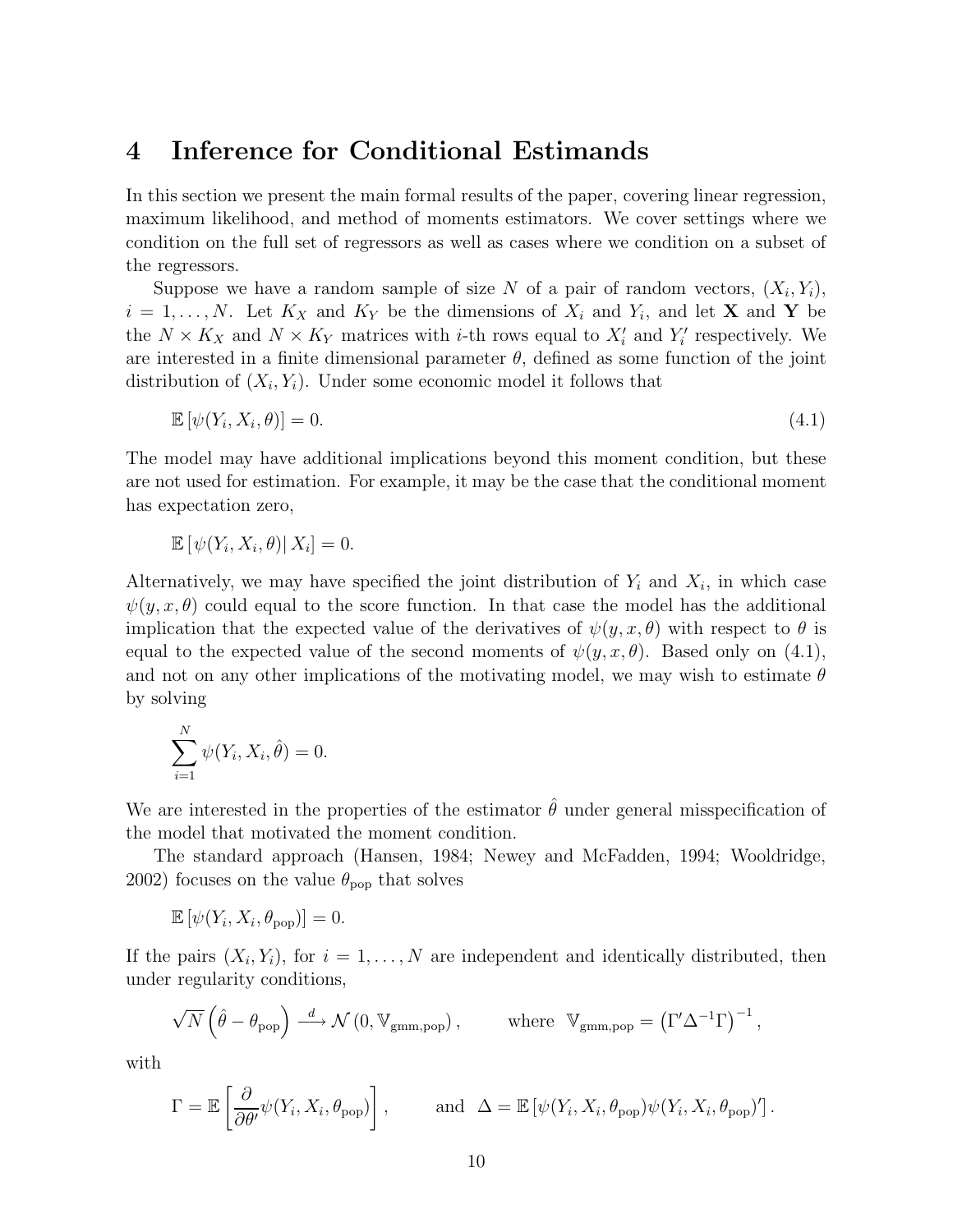Now we focus on the conditional estimand. Define  $\theta_{\text{cond}}$  as the solution to

$$
\mathbb{E}\left[\sum_{i=1}^{N} \psi(Y_i, X_i, \theta)\middle|\mathbf{X}\right] = 0.
$$
\n(4.2)

Note that implicitly  $\theta_{\text{cond}}$  is a function of **X**. If the original model implied that the conditional expectation of  $\psi(Y_i, X_i, \theta)$  given  $X_i$  is equal to zero, then  $\theta_{\text{cond}} = \theta_{\text{pop}}$ , but this need not hold in general. The motivation for the estimand is the same as in the bestlinear-predictor case. In cases where the model implies a conditional moment condition, but we are concerned about misspecification, we may wish to focus on the value for  $\theta$ that minimizes the discrepancy between  $\mathbb{E}[\psi(Y_i, X_i, \theta)|X_i]$  and zero. We can weight the discrepancy by the population distribution of the  $X_i$ 's, or by the empirical distribution. The conditional estimand corresponds to the case where the weights are based on the empirical distribution function.

We make the following assumptions. These are closely related to standard assumptions used for establishing asymptotic properties for moment-based estimators. See for example Newey and McFadden (1994).

**Assumption 1**  $(X_i, Y_i)$ , for  $i = 1, ..., N$ , are independent and identically distributed. The support of  $X_i$  is a compact subset of  $\mathbb{R}^L$ .

**Assumption 2** (i) The K-component vector of moment conditions  $\psi(y, x, \theta)$  is continuously differentiable in  $\theta$  for  $\theta \in \Theta$  with  $\Theta$  a compact subset of  $\mathbb{R}^K$ , with both  $\psi(y, x, \theta)$ and its derivative with respect to  $\theta$ ,  $\frac{\partial}{\partial \theta'} \psi(y, x, \theta)$ , continuous in x and y for all  $\theta \in \Theta$ , (ii) there is a unique value  $\theta_{\text{pop}} \in \text{int}(\Theta)$  such that  $\mathbb{E}[\psi(Y_i, X_i, \theta_{\text{pop}})] = 0$ , (iii)  $\Delta$  and  $\Gamma$  are finite and full rank, and (iv)  $\mathbb{E} \left[ \sup_{\theta \in \Theta} \left\| \frac{\partial}{\partial \theta'} \psi(Y_i, X_i, \theta) \right\| \right]$ , and for some positive  $\delta$ ,  $\mathbb{E}\left[\sup_{\theta\in\Theta} \|\psi(Y_i, X_i, \theta)\|^{2+\delta}\right]$  are finite.

**Theorem 1** Suppose Assumptions 1 and 2 hold. Then (i),  $\hat{\theta} - \theta_{\text{cond}} = o_p(1)$ , and (ii)

$$
\sqrt{N}\cdot\left(\widehat{\theta}-\theta_{\rm cond}\right)\stackrel{d}{\longrightarrow}\mathcal{N}\left(0,\mathbb{V}_{\rm gmm,cond}\right),
$$

where

$$
\mathbb{V}_{\text{gmm,cond}} = \left(\Gamma' \Delta_{\text{cond}}^{-1} \Gamma\right)^{-1}, \quad \text{and} \quad \Delta_{\text{cond}} = \mathbb{E} \left[\mathbb{V}\left(\psi(Y_i, X_i, \theta_{\text{pop}})\right) | X_i\right].
$$

If also  $\mathbb{E}[\psi(Y_i, X_i, \theta_{\text{pop}}) | X_i = x] = 0$  for all x, then (iii),

$$
\theta_{\rm cond} = \theta_{\rm pop}, \qquad \text{ and } \sqrt{N} \left( \hat{\theta} - \theta_{\rm pop} \right) \xrightarrow{d} \mathcal{N} \left( 0, \mathbb{V}_{\rm gmm, cond} \right).
$$

PROOF: See Appendix.

Let us consider an additional example to illustrate the differences between the two variances. This example is related to the discussion in Chow (1984).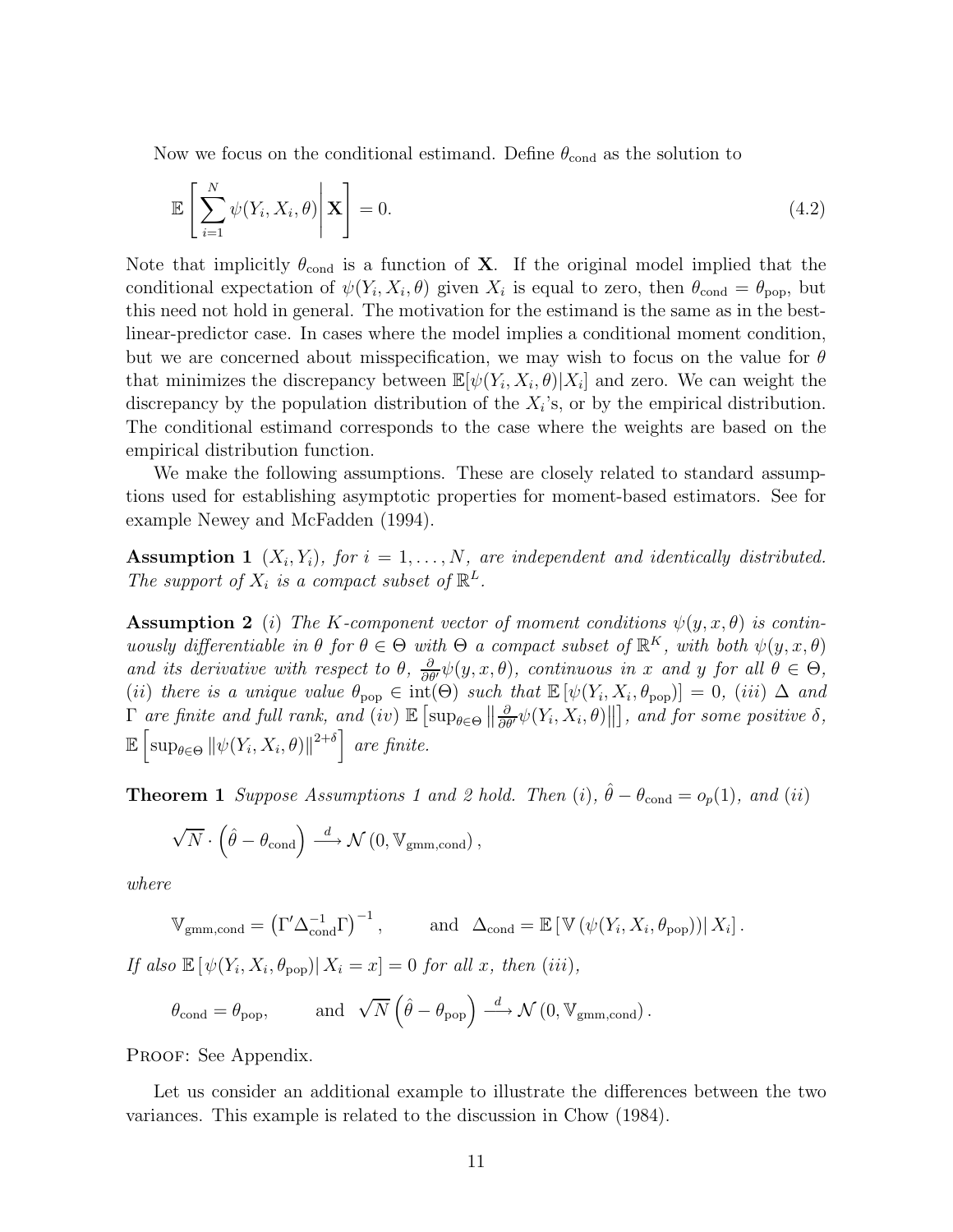### Example V (Maximum Likelihood Estimation)

Suppose we specify the conditional distribution of  $Y_i$  given  $X_i$  as  $f(y|x; \theta)$ . We estimate the model by maximum likelihood:

$$
\hat{\theta} = \arg \max_{\theta} \sum_{i=1}^{N} \ln f(Y_i | X_i; \theta).
$$

The normalized asymptotic variance under correct specification, and under some regularity conditions, is equal to the inverse of the information matrix  $\mathcal{I}_{\theta}^{-1}$ , where

$$
\mathcal{I}_{\theta} = -\mathbb{E}\left[\frac{\partial^2}{\partial \theta \partial \theta'} \ln f(Y_i|X_i;\theta)\right] = \mathbb{E}\left[\frac{\partial}{\partial \theta} \ln f(Y_i|X_i;\theta) \cdot \frac{\partial}{\partial \theta} \ln f(Y_i|X_i;\theta)'\right].
$$

White (1982) analyzed the properties of the estimator under general misspecification of the conditional density. Let

$$
\theta_{\text{pop}} = \arg \max_{\theta} \mathbb{E} \left[ \ln f(Y_i | X_i; \theta) \right].
$$

Then White (1982) showed that under general misspecification,

$$
\hat{\theta} \xrightarrow{p} \theta_{\text{pop}},
$$
 and  $\sqrt{N} \cdot (\hat{\theta} - \theta_{\text{pop}}) \xrightarrow{d} \mathcal{N} (0, (\Gamma' \Delta^{-1} \Gamma)^{-1}),$ 

with

$$
\Gamma = -\mathbb{E}\left[\frac{\partial^2}{\partial\theta\partial\theta'}\ln f(Y_i|X_i;\theta_{\text{pop}})\right], \text{ and } \Delta = \mathbb{E}\left[\frac{\partial}{\partial\theta}\ln f(Y_i|X_i;\theta_{\text{pop}})\cdot\frac{\partial}{\partial\theta}\ln f(Y_i|X_i;\theta_{\text{pop}})'\right].
$$

The conditional version of the estimand under general misspecification is

$$
\theta_{\text{cond}} = \arg \max_{\theta} \sum_{i=1}^{N} \mathbb{E} \left[ \ln f(Y_i | X_i; \theta) | X_i \right],
$$

where the expectation is taken only over  $Y_i$ . Theorem 1 implies that

$$
\sqrt{N} \cdot \left(\hat{\theta} - \theta_{\text{cond}}\right) \stackrel{d}{\longrightarrow} \mathcal{N}\left(0, \left(\Gamma' \Delta_{\text{cond}}^{-1} \Gamma\right)^{-1}\right),\,
$$

where

$$
\Delta_{\text{cond}} = \mathbb{E}\left[\mathbb{V}\left(\frac{\partial}{\partial \theta} \ln f(Y_i | X_i, \theta_{\text{pop}})\right) \middle| X_i\right].
$$

If the model is correctly specified, then  $\Delta=\Delta_{\rm cond},$  but if the model is misspecified then

$$
\mathbb{E}\left[\frac{\partial}{\partial \theta} \ln f(Y_i | X_i, \theta_{\text{pop}})\right] = 0,
$$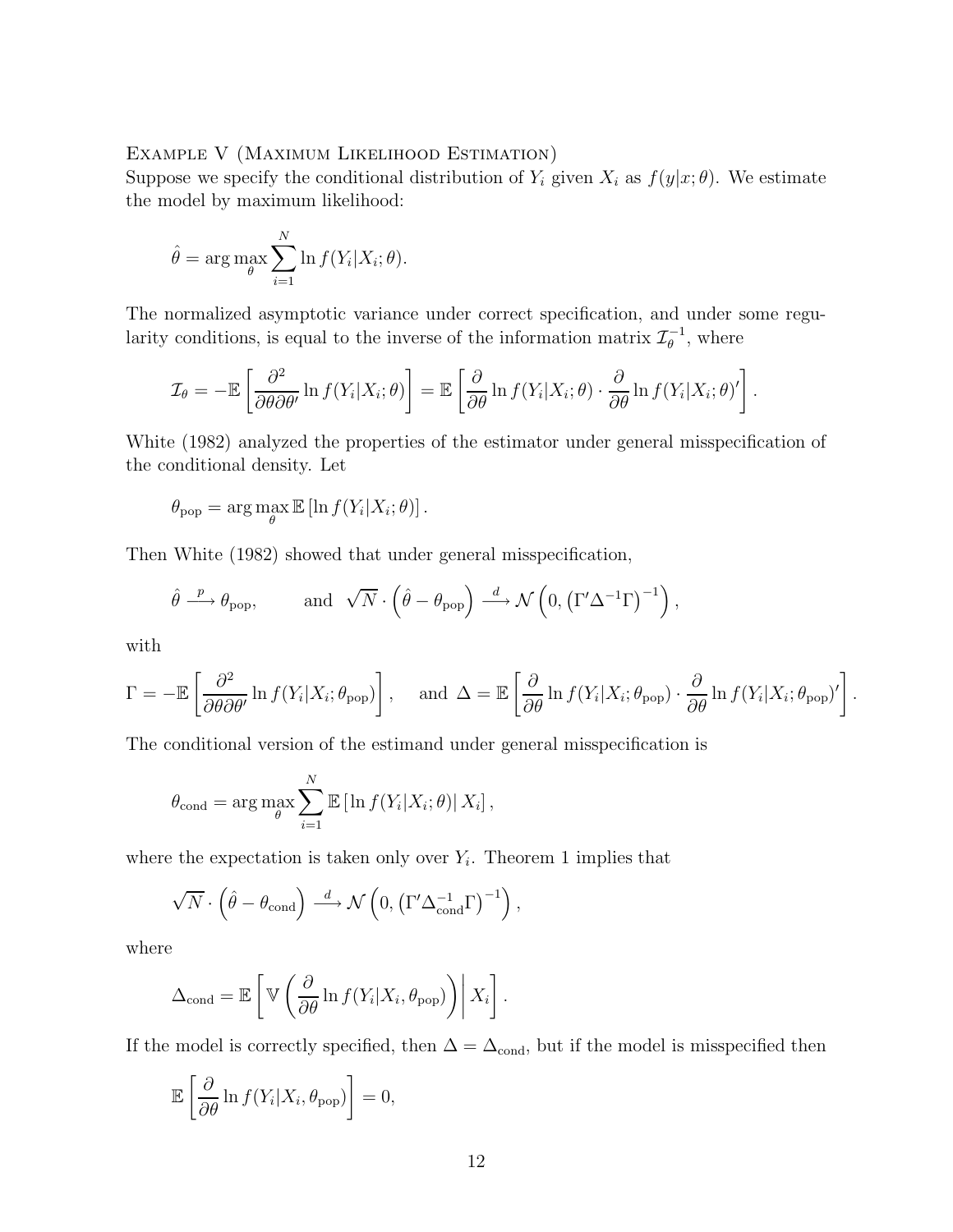but it is not true that for all  $x$ 

$$
\mathbb{E}\left[\left.\frac{\partial}{\partial \theta}\ln f(Y_i|X_i,\theta_{\text{pop}})\right|X_i=x\right]=0,
$$

implying that in general  $\Delta - \Delta_{\text{cond}}$  is positive semi-definite.  $\square$ 

Next, we consider estimation of the variance in the general case. Estimation of  $\Gamma$  is the same as for the population estimand:

$$
\hat{\Gamma} = \frac{1}{N} \sum_{i=1}^{N} \frac{\partial}{\partial \theta'} \psi(Y_i, X_i, \hat{\theta}).
$$

The key question concerns estimation of  $\Delta_{\text{cond}}$ . Our proposed estimator matches each unit to the closest unit in terms of  $X_i$ , and then differences the values of the moment function:

$$
\hat{\Delta}_{\text{cond}} = \frac{1}{2N} \sum_{i=1}^{N} \left( \psi(Y_i, X_i, \hat{\theta}) - \psi(Y_{\ell_X(i)}, X_{\ell_X(i)}, \hat{\theta}) \right) \left( \psi(Y_i, X_i, \hat{\theta}) - \psi(Y_{\ell_X(i)}, X_{\ell_X(i)}, \hat{\theta}) \right)'.
$$

We then combine these estimates to get an estimator for the variance for the conditional estimand:

$$
\widehat{\mathbb{V}}_{gmm,cond} = \left(\hat{\Gamma}' \hat{\Delta}_{cond}^{-1} \hat{\Gamma}\right)^{-1}.
$$

Theorem 2 (Conditional Variance for Method of Moments Estimators) Suppose Assumptions 1 and 2 hold. Then

$$
\widehat{\mathbb{V}}_{\mathrm{gmm,cond}} \xrightarrow{p} \mathbb{V}_{\mathrm{gmm,cond}}.
$$

PROOF: See Appendix.

# 5 An Application to the Imbens-Rubin-Sacerdote Lottery Data

To illustrate the issues raised in this note we look at some data previously analyzed by Imbens, Rubing and Sacerdote (2001). Imbens, Rubin and Sacerdote collected data on individuals who played the lottery in the mid-eighties. Here we focus on a subset of their data for 194 individuals who won large prizes. We use three variables, the yearly prize won by each individual, the average of yearly earnings over six years prior to winning the lottery and the average of yearly earnings over the six years after winning the lottery. Table 1 reports some summary statistics.

Using a standard life-cycle model for consumption and savings Imbens, Rubin and Sacerdote estimate a linear model relating subsequent labor earnings to prior earnings and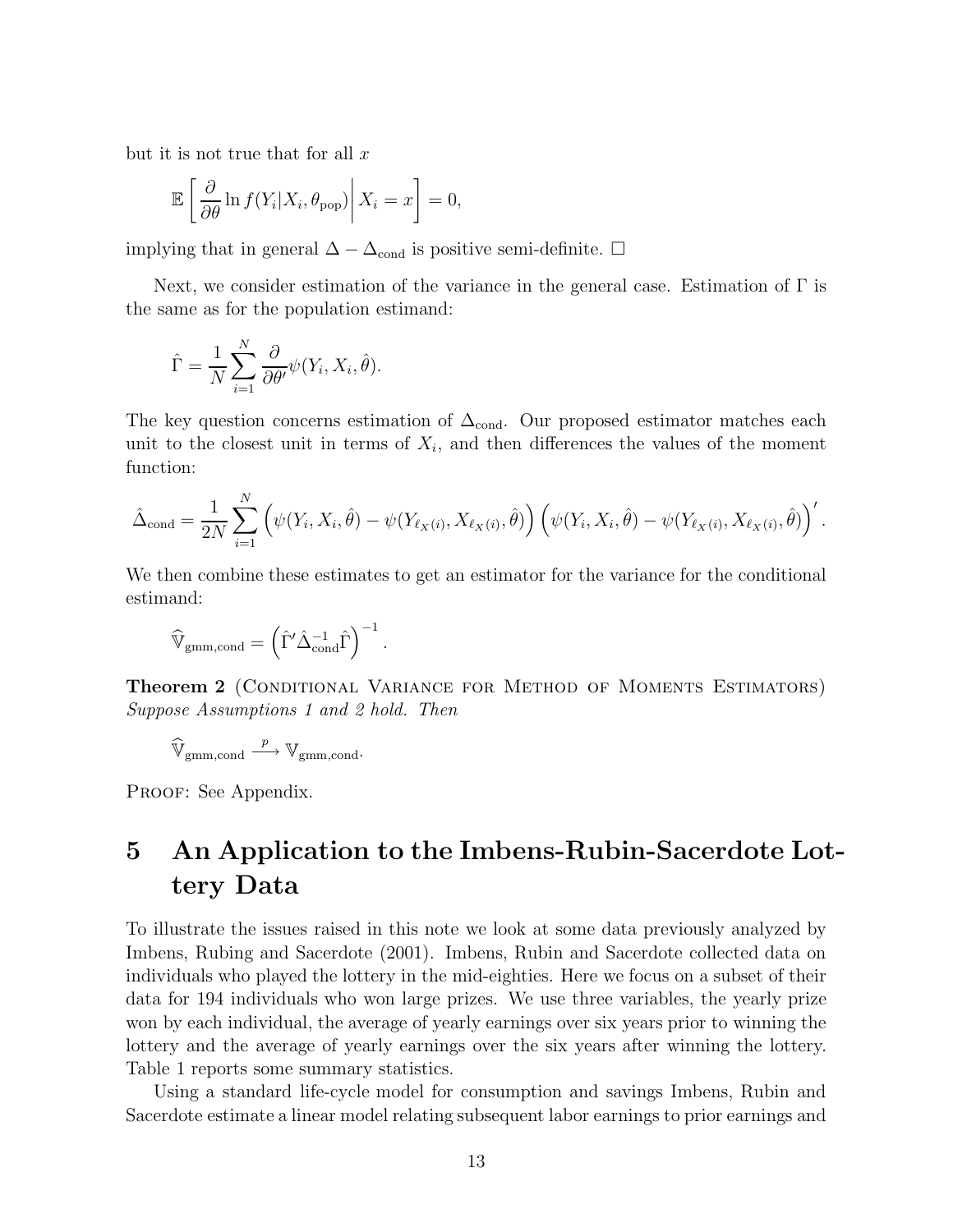the yearly prize. The coefficient on the yearly prize can be interpreted as the propensity to earn out of unearned income, an economically meaningful parameter (e.g., Pencavel, 1986). Following the Imbens-Rubin-Sacerdote specification we focus on the regression function

$$
Y_i = \theta_0 + \theta_1 \cdot P_i + \theta_2 \cdot X_i + \varepsilon_i,
$$

where  $Y_i$  is the average of post-lottery earnings,  $X_i$  is the average of pre-lottery earnings, and  $P_i$  is the yearly prize. As we discussed in Example II in Section 3, we may wish to estimate a linear regression function even if one does not believe the conditional expectation is exactly linear. The question then arises how to approximate the conditional expectation by a linear function: averaging the squared difference between the conditional expectation and the linear approximation over the population or over the sample distribution of the covariates. Arguably one is interested in estimating a representative value for the marginal propensity to earn out of unearned income, acknowledging that this parameter may vary between individuals, and, for a given individual, may vary by income levels. There is in our view no compelling argument that the population distribution in the lottery sample, or the sample distribution is closer to being representative of the population of interest.

In Table 2 we report estimates for this regression function, with both the conventional robust standard errors and the standard error for the conditional estimand.

# 6 A Small Simulation Study

In this section we assess the small sample properties of the variance estimators. We center our simulation study around the lottery data set. We focus on estimating a linear regression function

$$
Y_i = \theta_0 + \theta_1 \cdot P_i + \theta_2 \cdot X_i + \varepsilon_i.
$$

The joint distribution of the two covariates in the population is

$$
\left(\begin{array}{c} P_i \\ X_i \end{array}\right) \sim \mathcal{N}\left(\left(\begin{array}{c} 32.0 \\ 12.1 \end{array}\right), \left(\begin{array}{cc} 443.1 & 54.8 \\ 54.8 & 124.9 \end{array}\right)\right).
$$

The means and variances of this joint distribution were estimated on the lottery data. The conditional distribution of  $Y_i$  given  $P_i$  and  $X_i$  is normal:

$$
Y_i|X_i, P_i \sim \mathcal{N}(\mu_i, \sigma_i^2),
$$

where

$$
\mu_i = 6.46 - 0.13 \times P_i + 0.75 \times X_i + \frac{\delta}{1000} \times (P_i^2 + 1420 - 87 \times P_i - 5 \times X_i),
$$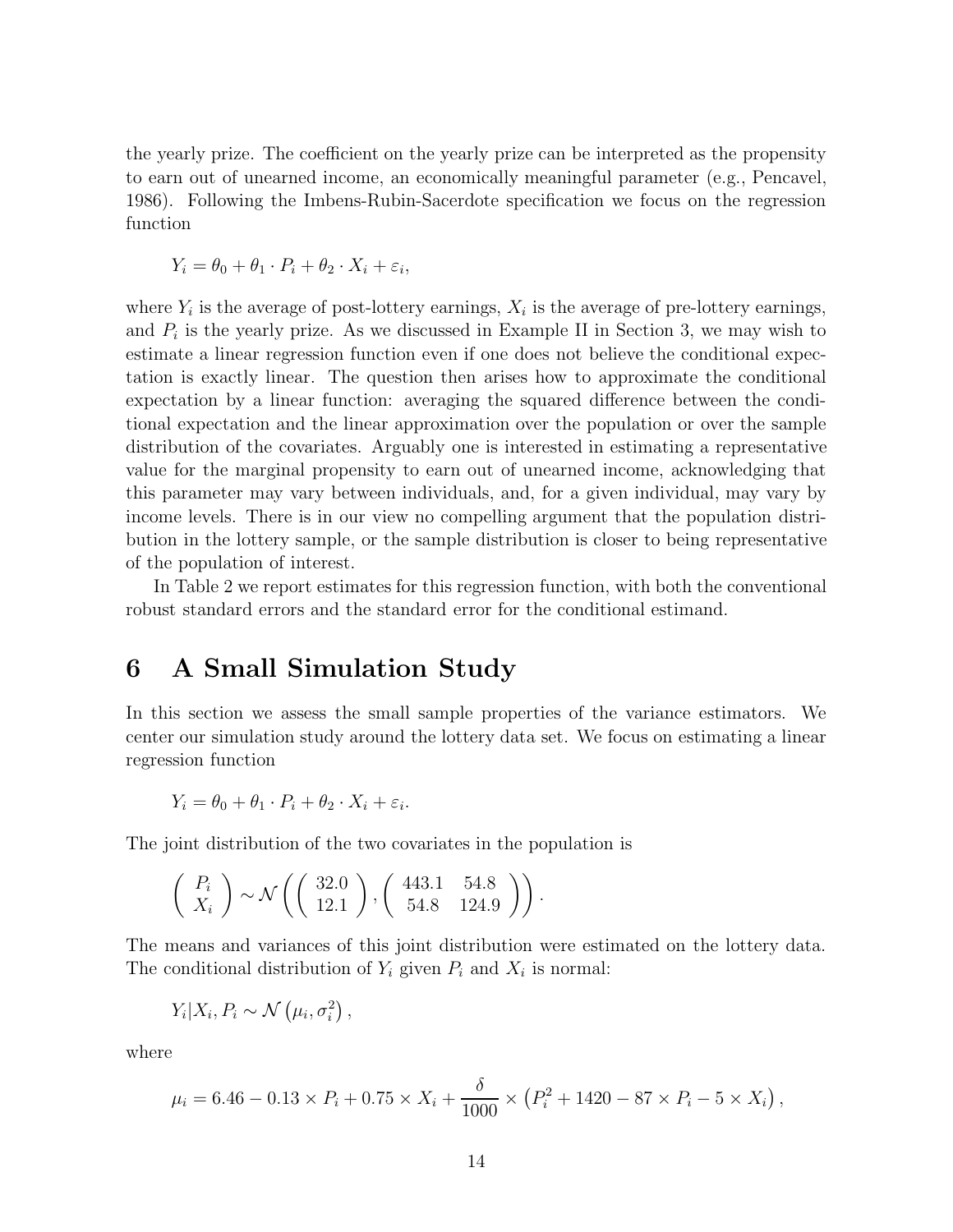and

$$
\ln \sigma_i^2 = 2.611 - 0.012 \cdot P_i + 0.070 \cdot X_i.
$$

Again the parameter values are motivated by the lottery data. A non-zero value for  $\delta$ makes the model nonlinear. We use two values for  $\delta$ . In the first design we fix  $\delta = 1.43$ corresponding most closely to the lottery data. In the second design we use a larger value,  $\delta = 14.3$ .

Table 3 presents the results. We focus on the coefficient on the prize,  $\theta_1$ . For both designs we report the the average of the population and conditional standard error for  $\theta_1$ , and four coverage rates. First the coverage frequency of the conventional (White standard error based) 95% confidence interval for  $\theta_{\text{pop}}$ . This coverage should be 0.95. Next, the fequency with which the same confidence interval covers  $\theta_{\text{cond}}$ . This should be more than 0.95. In the next row we report the coverage rates for confidence intervals based on the conditional standard errors. Now the coverage for  $\theta_{\text{pop}}$  could be less than 0.95, but the coverage for  $\theta_{\rm cond}$  should be 0.95. In the first design the model is too close to being linear to detect these effects, and all coverage rates are close to 0.95. In the second design the average conditional standard error is about 10% less than the average unconditional (White) standard error, and this shows up in the coverage rates of the confidence intervals. The confidence interval based on White standard errors covers  $\theta_{\text{pop}}$  with probability 0.95, and  $\theta_{\text{cond}}$  with probability 0.97, and the confidence interval based on the conditional standard error covers  $\theta_{\text{cond}}$  with probability 0.94, and  $\theta_{\text{pop}}$  with probability 0.91.

# 7 Conclusion

In this note we discuss inference for conditional estimands in misspecified models. Following the work by White (1980ab, 1982) it is common in empirical work to report robust standard errors. These robust standard errors are valid for the population value of the estimator given random sampling. We show that if one is interested in the conditional estimand, conditional on all or a subset of the variables, robust standard errors are generally smaller than the White robust standard errors. We derive a general characterization of the variance for the conditional estimand and propose a consistent estimator for this variance. We argue that in some settings the conditional estimand may be of more interest than the unconditional one.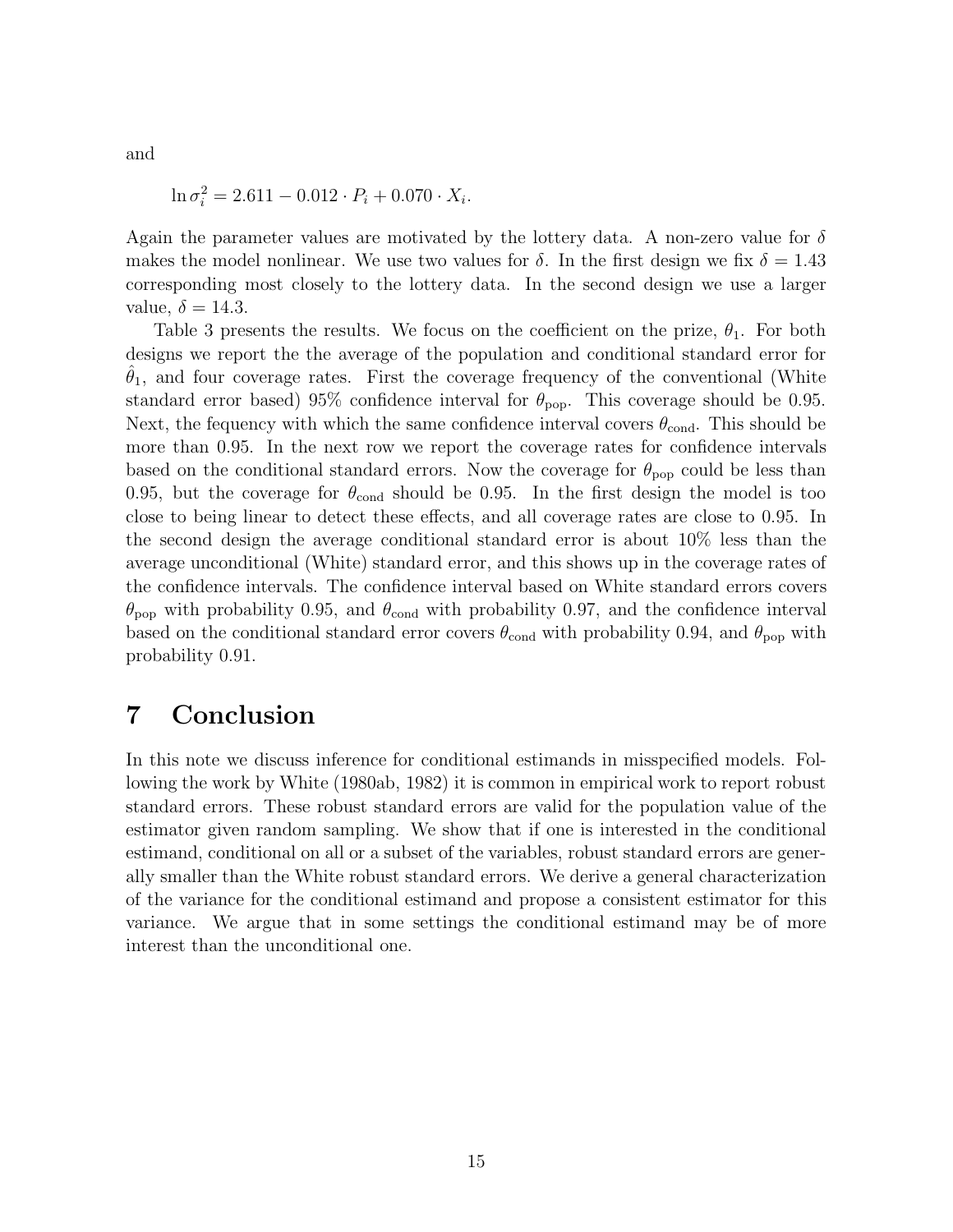#### Appendix: Proofs of Theorems

PROOF OF THEOREM 1: Assumptions 1 and 2 imply the assumptions in Theorems 2.6 and 3.4 in Newey and McFadden (1994). Their results imply that  $\theta$  is consistent for  $\theta_{\text{pop}}$ , and that  $\sqrt{N}(\hat{\theta} - \theta_{\text{pop}}) \stackrel{d}{\rightarrow} \mathcal{N}(0, (\Gamma' \Delta^{-1} \Gamma)^{-1})$ . To prove part  $(i)$ , that  $\hat{\theta} - \theta_{\text{cond}} = o_p(1)$ , we first prove that  $\theta_{\text{cond}} - \theta_{\text{pop}} = o_p(1)$ . Then, by the triangle inequality, because  $\hat{\theta} - \theta_{\text{pop}} = o_p(1)$  by Theorem 2.6 in Newey McFadden (1994), it follows that  $\hat{\theta} - \theta_{\text{cond}} = o_p(1)$ . Define  $\rho(x, \theta) =$  $\mathbb{E}[\psi(Y_i, X_i, \theta)|X_i = x]$ , so that  $\mathbb{E}[\rho(X_i, \theta_{\text{pop}})] = 0$ , and  $\theta_{\text{cond}}$  solves

$$
\frac{1}{N} \sum_{i=1}^{N} \rho(X_i, \theta) = 0.
$$

Hence  $\theta_{\text{cond}}$  can be thought of as a method of moments estimator for  $\theta_{\text{pop}}$  with moment condition  $\rho(X_i, \theta)$ . Because of Assumption 2 it follows that  $\rho(x, \theta)$  satisfies the conditions for consistency of the method of moments estimator in Theorem 2.6 in Newey and McFadden (1994), and thus  $\theta_{\text{cond}} - \theta_{\text{pop}} = o_p(1)$ .

Next we prove part  $(ii)$  of the theorem. Theorem 3.4 in Newey and McFadden also implies that  $\theta_{\text{cond}} - \theta_{\text{pop}} = O_p(N^{-1/2})$ . Because  $\hat{\theta} - \theta_{\text{pop}} = O_p(N^{-1/2})$  it follows by the triangle inequality that  $\theta_{\text{cond}} - \theta_{\text{pop}} = O_p(N^{-1/2})$ . By a mean value theorem it follows that

$$
0 = \frac{1}{\sqrt{N}} \sum_{i=1}^{N} \psi(Y_i, X_i, \hat{\theta}) = \frac{1}{\sqrt{N}} \sum_{i=1}^{N} \psi(Y_i, X_i, \theta_{\text{cond}}) + \frac{1}{N} \sum_{i=1}^{N} \frac{\partial}{\partial \theta'} \psi(Y_i, X_i, \tilde{\theta}) \sqrt{N} (\hat{\theta} - \theta_{\text{cond}}),
$$

for some intermediate value  $\tilde{\theta}$ . Because  $\theta_{\text{cond}} - \theta_{\text{pop}} = o_p(1)$  and  $\hat{\theta} - \theta_{\text{pop}} = o_p(1)$ , it follows that the intermediate value  $\tilde{\theta}$  satisfies  $\tilde{\theta} - \theta_{\text{pop}} = o_p(1)$ , and thus  $\frac{1}{N} \sum_{i=1}^N \frac{\partial}{\partial \theta^i} \psi(Y_i, X_i, \tilde{\theta}) = \Gamma + o_p(1)$ . Thus

$$
0 = \frac{1}{\sqrt{N}} \sum_{i=1}^{N} \psi(Y_i, X_i, \theta_{\text{cond}}) + \Gamma \sqrt{N} (\hat{\theta} - \theta_{\text{cond}}) + o_p(1),
$$

and therefore

$$
\sqrt{N}(\hat{\theta} - \theta_{\text{cond}}) = \Gamma^{-1} \frac{1}{\sqrt{N}} \sum_{i=1}^{N} \psi(Y_i, X_i, \theta_{\text{cond}}) + o_p(1).
$$
\n(A.1)

Next we show that

$$
\frac{1}{\sqrt{N}} \sum_{i=1}^{N} \psi(Y_i, X_i, \theta_{\text{cond}}) \sim N(0, \Delta_{\text{cond}}). \tag{A.2}
$$

Because  $\theta_{\text{cond}}$  is the solution to

$$
\mathbb{E}\left[\sum_{i=1}^N \psi(Y_i, X_i, \theta)\bigg| \mathbf{X}\right] = 0,
$$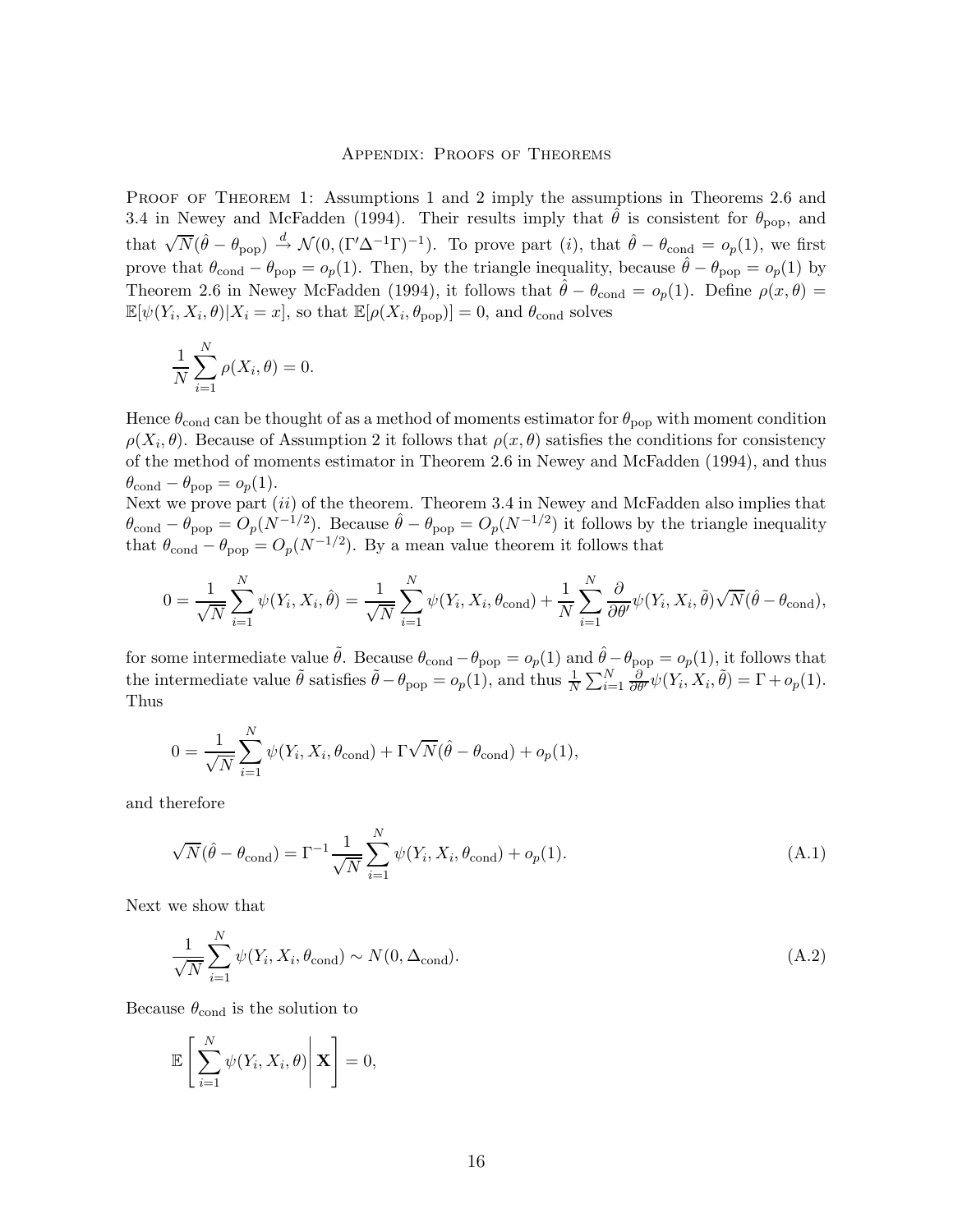$\theta_{\text{cond}}$  is a function of **X**, i.e.  $\theta_{\text{cond}} = \theta_{\text{cond}}(\mathbf{X})$ . Therefore conditional on **X** the  $\psi(Y_i, X_i, \theta_{\text{cond}})$ are independent, but not identically distributed. For ease of exposition we focus on the case where  $K = 1$ . We first apply the Lyapunov Central Limit Theorem to show that

$$
\frac{\frac{1}{\sqrt{N}}\sum_{i=1}^{N} \left\{ \psi(Y_i, X_i, \theta_{\text{cond}}) - \mathbb{E}\left[\psi(Y_i, X_i, \theta_{\text{cond}}) | \mathbf{X}\right] \right\}}{\sqrt{\frac{1}{N}\sum_{i=1}^{N} \mathbb{V}\left[\psi(Y_i, X_i, \theta_{\text{cond}}) | \mathbf{X}\right]}} \xrightarrow{d} \mathcal{N}(0, 1).
$$
\n(A.3)

The Lyapounov condition  $\mathbb{E}[|\psi(Y_i, X_i, \theta_{\text{cond}}) - \mathbb{E}[\psi(Y_i, X_i, \theta_{\text{cond}})|\mathbf{X}]|^{2+\delta}] < \infty$  for some positive  $\delta$  follows from Assumption 2(iv).

Because  $\sum_{i=1}^{N} \mathbb{E} [\psi(Y_i, X_i, \theta_{\text{cond}}) | \mathbf{X}] = 0$  by the definition of  $\theta_{\text{cond}}$ , it follows that the numerator in (A.3) simplifies to

$$
\frac{1}{\sqrt{N}} \sum_{i=1}^{N} \{ \psi(Y_i, X_i, \theta_{\text{cond}}) - \mathbb{E} \left[ \psi(Y_i, X_i, \theta_{\text{cond}}) | \mathbf{X} \right] \}
$$
\n
$$
= \frac{1}{\sqrt{N}} \sum_{i=1}^{N} \psi(Y_i, X_i, \theta_{\text{cond}}) - \frac{1}{\sqrt{N}} \sum_{i=1}^{N} \mathbb{E} \left[ \psi(Y_i, X_i, \theta_{\text{cond}}) | \mathbf{X} \right] = \frac{1}{\sqrt{N}} \sum_{i=1}^{N} \psi(Y_i, X_i, \theta_{\text{cond}}).
$$

The denominator in (A.3) converges in probability

$$
\frac{1}{N} \sum_{i=1}^{N} \mathbb{V} \left[ \psi(Y_i, X_i, \theta_{\text{cond}}) | \mathbf{X} \right] \stackrel{p}{\longrightarrow} \mathbb{E} \left\{ \mathbb{V} \left[ \psi(Y_i, X_i, \theta_{\text{cond}}) | X_i \right] \right\} = \mathbb{V}_{\text{cond}}.
$$

In combination with (A.3) this implies

$$
\frac{\frac{1}{\sqrt{N}}\sum_{i=1}^{N}\psi(Y_i, X_i, \theta_{\text{cond}})}{\sqrt{\mathbb{V}_{\text{cond}}}} \xrightarrow{d} \mathcal{N}(0, 1),
$$

and thus (A.2) follows.

Combining  $(A.1)$  and  $(A.2)$  implies

$$
\sqrt{N}\left(\hat{\theta}-\theta_{\rm cond}\right) \sim N\left(0, \left(\Gamma' \Delta_{\rm cond}^{-1} \Gamma\right)^{-1}\right)\right).
$$

finishing the proof of part  $(ii)$ . If also  $\mathbb{E}[\psi(Y_i, X_i, \theta) | X_i] = 0$ ,  $\theta_{\text{cond}}$  is the solution to

$$
\mathbb{E}\left[\psi(Y_i, X_i, \theta)\right] = \mathbb{E}\left[\sum_{i=1}^N \psi(Y_i, X_i, \theta)\middle|\mathbf{X}\right] = 0.
$$

Then  $\theta_{\text{cond}} = \theta_{\text{pop}}$ , and part *(iii)* of the theorem follows.  $\Box$ 

Next we state a useful lemma from Abadie and Imbens (2010).

**Lemma A.1** (LEMMA 1, ABADIE AND IMBENS (2010, PAGE 180)) Suppose that  $W_1, W_2, \ldots$ is a sequence with  $W_i \in \mathbb{W}$  where  $\mathbb{W}$  a compact subset of  $\mathbb{R}^K$ . Then

$$
\lim_{N \to \infty} \frac{1}{N} \sum_{i=1}^{N} ||W_i - W_{\ell_W(i)}||^2 = 0.
$$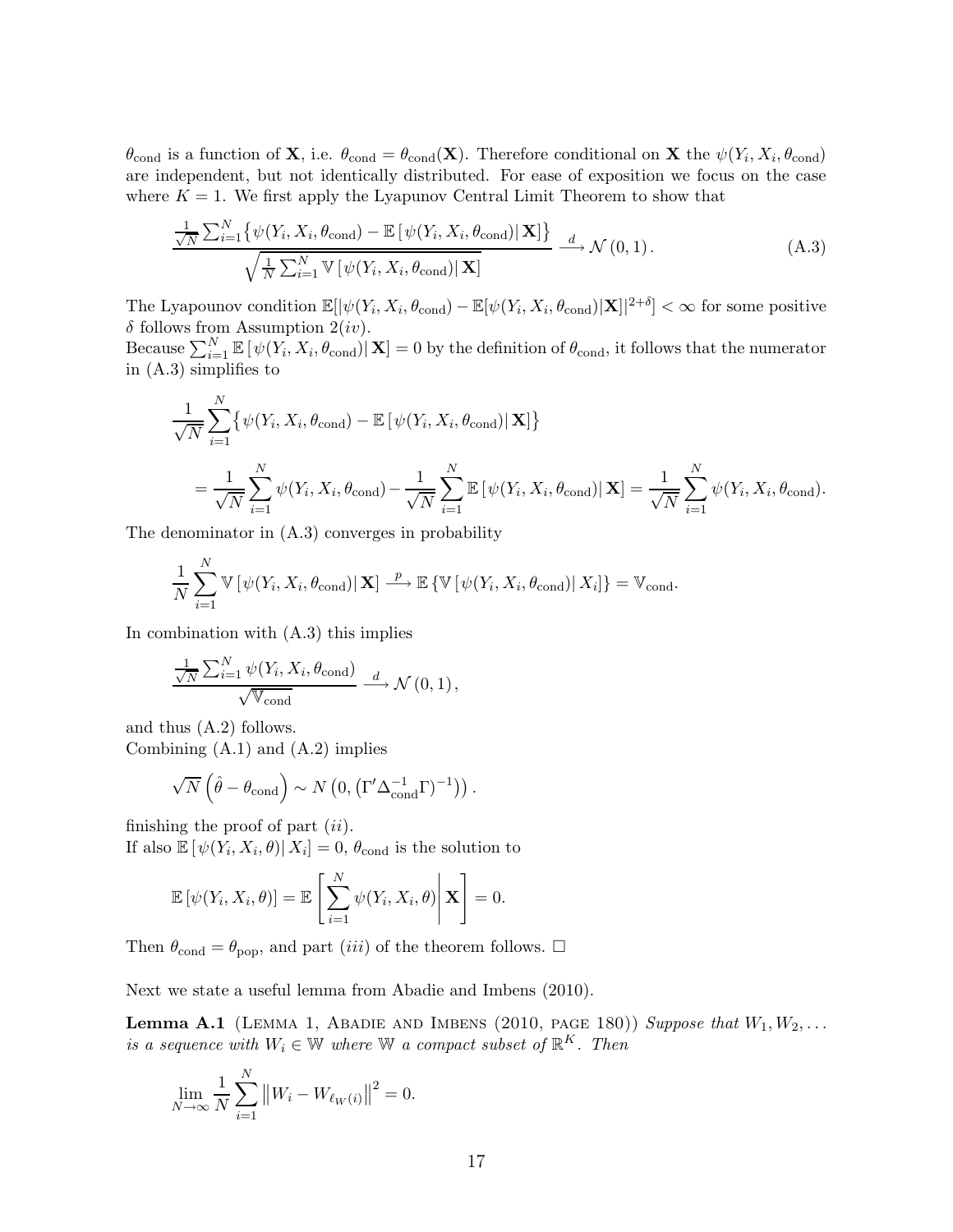**Lemma A.2** (AVERAGE CONDITIONAL MOMENTS) Let  $(V_i, W_i)$ ,  $i = 1, ..., N$ , be a sequence of independent, identically distributed random vectors, with dimension  $K_V$  and  $K_W$  respectively, and compact support for  $W_i$ . For some positive integer n, and for  $j = 1, 2, ..., n$ , let  $\mu_j(w) =$  $\mathbb{E}[V_i^j]$  $N_i^{\prime\prime}|W_i=w|$  be Lipschitz in w with constant  $C_j$ , and suppose all moments of  $V_i$  up to the 2n-th moment exist. Then for all nonnegative k, m such that  $\min(k, m) \leq n$ ,

$$
\frac{1}{N}\sum_{i=1}^N V_i^k \cdot V_{\ell_W(i)}^m \xrightarrow{p} \mathbb{E}\left[\mathbb{E}\left(V_i^k \middle| W_i\right) \cdot \mathbb{E}\left(V_i^m \middle| W_i\right)\right].
$$

PROOF OF LEMMA A.2: We focus on the scalar case. The vector case can be shown by the same argument. First we show

$$
\mathbb{E}\left[\frac{1}{N}\sum_{i=1}^{N}V_i^k\cdot V_{\ell_W(i)}^m - \mathbb{E}\left[\mathbb{E}\left(V_i^k\middle|W_i\right)\cdot\mathbb{E}\left(V_i^m\middle|W_i\right)\right]\right] = o(1). \tag{A.4}
$$

Because  $V_i$  and  $V_{\ell_W(i)}$  are independent conditional on  $\mathbf{W} = (W_1, ..., W_N)'$ ,

$$
\mathbb{E}\left[\frac{1}{N}\sum_{i=1}^{N}V_{i}^{k}\cdot V_{\ell w(i)}^{m}\right] = \frac{1}{N}\sum_{i=1}^{N}\mathbb{E}\left\{\mathbb{E}\left[V_{i}^{k}\cdot V_{\ell w(i)}^{m}\Big|\mathbf{W}\right]\right\}
$$
\n
$$
= \frac{1}{N}\sum_{i=1}^{N}\mathbb{E}\left\{\mathbb{E}(V_{i}^{k}\Big|\mathbf{W})\cdot\mathbb{E}\left(V_{\ell w(i)}^{m}\Big|\mathbf{W}\right)\right\}
$$
\n
$$
= \frac{1}{N}\sum_{i=1}^{N}\mathbb{E}\left\{\mathbb{E}(V_{i}^{k}\Big|W_{i})\cdot\mathbb{E}\left(V_{\ell w(i)}^{m}\Big|W_{\ell w(i)}\right)\right\}
$$
\n
$$
= \frac{1}{N}\sum_{i=1}^{N}\mathbb{E}\left[\mu_{k}(W_{i})\cdot\mu_{m}\left(W_{\ell w(i)}\right)\right]
$$
\n
$$
= \frac{1}{N}\sum_{i=1}^{N}\mathbb{E}\left\{\mu_{k}(W_{i})\cdot\left[\mu_{m}(W_{i})+\mu_{m}\left(W_{\ell w(i)}\right)-\mu_{m}(W_{i})\right]\right\}
$$
\n
$$
= \frac{1}{N}\sum_{i=1}^{N}\mathbb{E}\left[\mu_{k}(W_{i})\cdot\mu_{m}(W_{i})\right]+\mathbb{E}\left\{\frac{1}{N}\sum_{i=1}^{N}\mu_{m}(W_{i})\left[\mu_{m}\left(W_{\ell w(i)}\right)-\mu_{m}(W_{i})\right]\right\}
$$
\n
$$
= \frac{1}{N}\sum_{i=1}^{N}\mathbb{E}\left[\mathbb{E}\left(V_{i}^{k}|W_{i}\right)\cdot\mathbb{E}\left(V_{i}^{m}|W_{i}\right)\right]+\mathbb{E}\left\{\frac{1}{N}\sum_{i=1}^{N}\mu_{m}(W_{i})\left[\mu_{m}\left(W_{\ell w(i)}\right)-\mu_{m}(W_{i})\right]\right\}.
$$

Therefore,

$$
\left| \mathbb{E} \left[ \frac{1}{N} \sum_{i=1}^{N} V_i^k \cdot V_{\ell_W(i)}^m - \mathbb{E} \left[ \mathbb{E} \left( V_i^k | W_i \right) \cdot \mathbb{E} \left( V_i^m | W_i \right) \right] \right] \right|
$$
  

$$
\leq \left| \mathbb{E} \left\{ \frac{1}{N} \sum_{i=1}^{N} \mu_m(W_i) \left[ \mu_m \left( W_{\ell_W(i)} \right) - \mu_m(W_i) \right] \right\} \right|
$$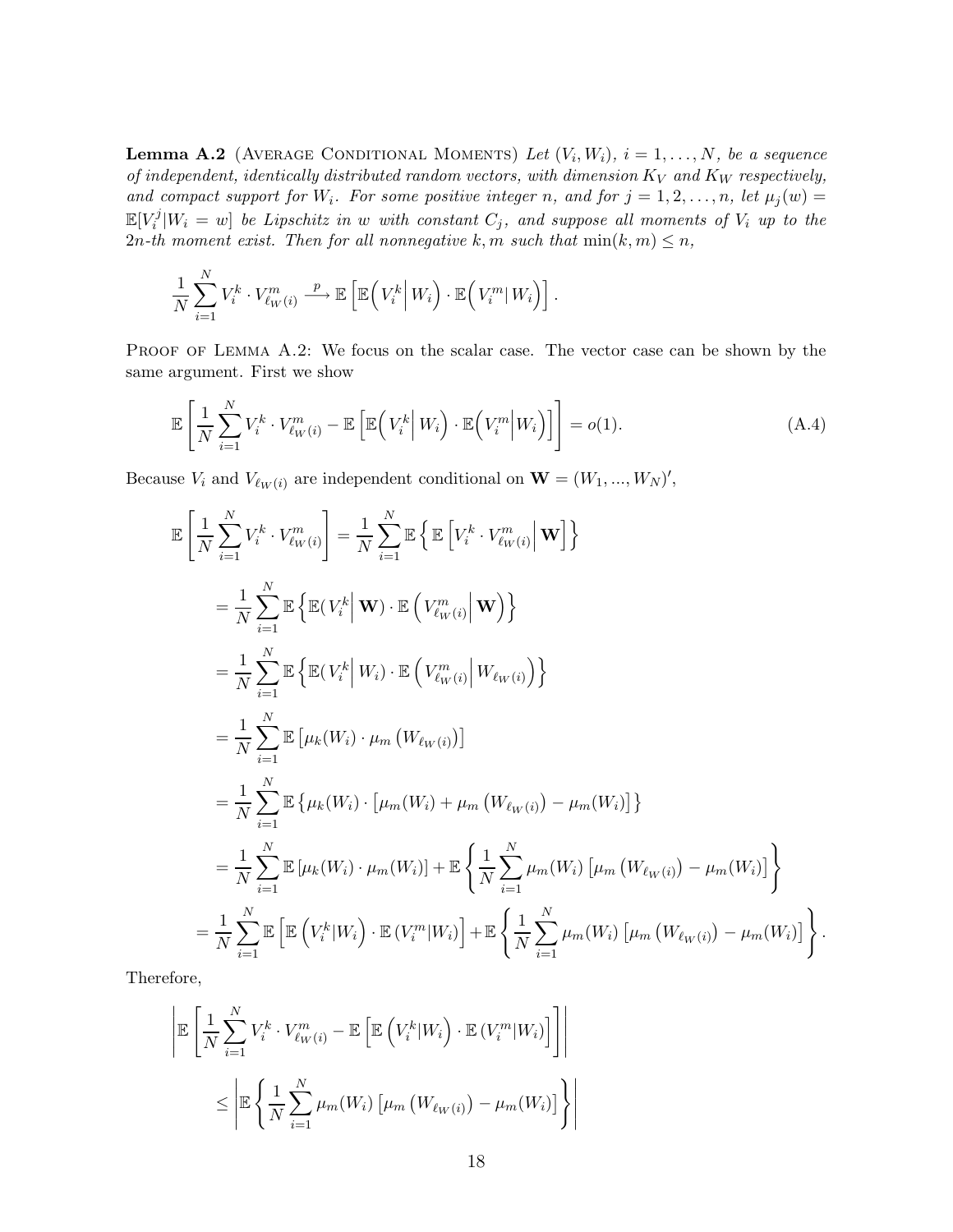$$
\leq \mathbb{E}\left\{\frac{1}{N}\sum_{i=1}^{N}|\mu_{m}(W_{i})|\cdot|\mu_{m}(W_{\ell_{W}(i)})-\mu_{m}(W_{i})|\right\}
$$
  

$$
\leq \sup_{w}|\mu_{m}(w)|\cdot \mathbb{E}\left\{\frac{1}{N}\sum_{i=1}^{N}C_{m}\left\|W_{i}-W_{\ell_{W}(i)}\right\|\right\}
$$
  
=  $o(1),$ 

by Lemma A.1. This finishes the proof of (A.4). Next, we will show that

$$
\mathbb{E}\left\{ \left[ \frac{1}{N} \sum_{i=1}^{N} V_i^k \cdot V_{\ell W(i)}^m - \mathbb{E}\left[ \mathbb{E}\left( V_i^k \, \middle| \, W_i \right) \cdot \mathbb{E}\left( V_i^m \middle| \, W_i \right) \right] \right]^2 \right\} = o(1),\tag{A.5}
$$

which, together with  $(A.4)$ , proves the claim in the Lemma. First we expand the square:

$$
\mathbb{E}\left\{\left[\frac{1}{N}\sum_{i=1}^{N}V_{i}^{k}\cdot V_{\ell_{W}(i)}^{m}-\mathbb{E}\left[\mathbb{E}\left(V_{i}^{k}\Big|W_{i}\right)\cdot\mathbb{E}\left(V_{i}^{m}|W_{i}\right)\right]\right]^{2}\right\}
$$
\n
$$
=\mathbb{E}\left\{\left[\frac{1}{N}\sum_{i=1}^{N}V_{i}^{k}\cdot V_{\ell_{W}(i)}^{m}\right]^{2}\right\}+\left\{\mathbb{E}\left[\mathbb{E}\left(V_{i}^{k}|W_{i}\right)\cdot\mathbb{E}\left(V_{i}^{m}|W_{i}\right)\right]\right\}^{2}
$$
\n
$$
-2\mathbb{E}\left\{\frac{1}{N}\sum_{i=1}^{N}V_{i}^{k}\cdot V_{\ell_{W}(i)}^{m}\cdot\mathbb{E}\left[\mathbb{E}\left(V_{i}^{k}|W_{i}\right)\cdot\mathbb{E}\left(V_{i}^{m}|W_{i}\right)\right]\right\}
$$

By (A.4), this is equal to

$$
\mathbb{E}\left[\left(\frac{1}{N}\sum_{i=1}^{N}V_i^k\cdot V_{\ell_W(i)}^m\right)^2\right] - \left\{\mathbb{E}\left[\mathbb{E}\left(V_i^k|W_i\right)\cdot\mathbb{E}\left(V_i^m|W_i\right)\right]\right\}^2 + o(1)
$$

$$
= \frac{1}{N^2}\sum_{i=1}^{N}\mathbb{E}\left[V_i^{2k}\cdot V_{\ell_W(i)}^{2m}\right] + \frac{1}{N^2}\sum_{i=1}^{N}\sum_{j\neq i}\mathbb{E}\left[V_i^kV_{\ell_W(i)}^mV_j^kV_{\ell_W(j)}^m\right]
$$

$$
- \left\{\mathbb{E}\left[\mathbb{E}\left(V_i^k|W_i\right)\cdot\mathbb{E}\left(V_i^m|W_i\right)\right]\right\}^2 + o(1).
$$

Because the moments of  $V_i$  up to at least the  $2m$ -th and  $2k$ -th moments exist, it follows that the first term is  $o_p(1)$ , and the entire expression is

$$
\frac{1}{N^2} \sum_{i=1}^N \sum_{j \neq i} \mathbb{E} \left[ V_i^k V_{\ell_W(i)}^m V_j^k V_{\ell_W(j)}^m \right] - \left\{ \mathbb{E} \left[ \mathbb{E} \left( V_i^k | W_i \right) \cdot \mathbb{E} \left( V_i^m | W_i \right) \right] \right\}^2 + o(1).
$$

Because pr  $\{\ell_W (i) = \ell_W (j)\} \longrightarrow 0, i \neq j$ , when  $N \longrightarrow \infty$ , this is equal to

$$
\mathbb{E}\left[\frac{1}{N}\sum_{i=1}^N V_i^k V_{\ell_W(i)}^m\right] \cdot \mathbb{E}\left[\frac{1}{N}\sum_{j\neq i} V_j^k V_{\ell_W(j)}^m\right] - \left\{\mathbb{E}\left[\mathbb{E}\left(V_i^k|W_i\right) \cdot \mathbb{E}\left(V_i^m|W_i\right)\right]\right\}^2 + o(1) = o(1),
$$

by (A.4). This finishes the proof of (A.5), and thus the claim in the lemma.  $\Box$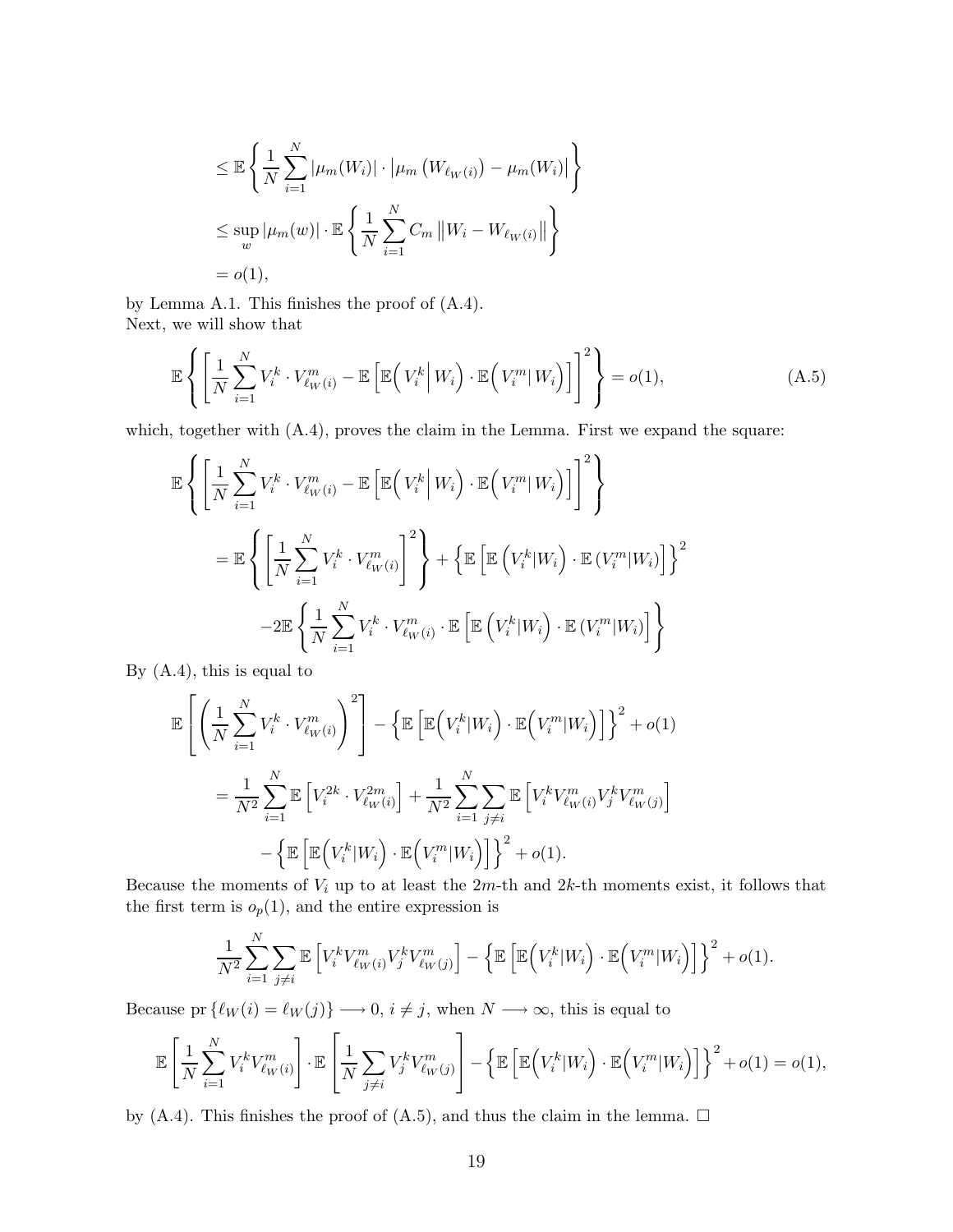**Lemma A.3** (AVERAGE CONDITIONAL VARIANCES) Let  $(V_i, W_i)$ ,  $i = 1, ..., N$ , be a random sample from the distribution of  $(V, W)$  where  $(V, W)$  are a pair of random vectors, with dimension  $K_V$  and  $K_W$  respectively, with compact support for  $W_i$ . Suppose that  $\mu_k(w) = \mathbb{E}[V_i^k|W_i =$ w] is Lipschitz in w with constant  $C_k$  for  $k \leq 2$ , and that the fourth moment of  $V_i$  is finite. Define

$$
\widehat{V}_{\text{cond}} = \frac{1}{2N} \sum_{i=1}^{N} (V_i - V_{\ell_W(i)}) (V_i - V_{\ell_W(i)})'.
$$

Then:

$$
\widehat{\mathbb{V}}_{\text{cond}} \xrightarrow{p} \mathbb{E}\left[\mathbb{V}(V_i|W_i)\right].\tag{A.6}
$$

PROOF OF LEMMA A.3: To prove  $\widehat{\mathbb{V}}_{\text{cond}}$  $\stackrel{p}{\longrightarrow} \mathbb{E} \left[ \mathbb{V}(V_i|W_i) \right],$  we show

$$
\mathbb{E}\left\{\widehat{\mathbb{V}}_{\text{cond}} - \mathbb{E}\left[\mathbb{V}(V_i|W_i)\right]\right\}^2 = o(1).
$$

Without loss of generality we focus on the case with  $K_V = 1$ :

$$
\widehat{\mathbb{V}}_{\text{cond}} = \frac{1}{2N} \sum_{i=1}^{N} (V_i - V_{\ell_W(i)})^2 = \frac{1}{2N} \sum_{i=1}^{N} V_i^2 + \frac{1}{2N} \sum_{i=1}^{N} V_{\ell_W(i)}^2 - \frac{1}{N} \sum_{i=1}^{N} V_i V_{\ell_W(i)},
$$

and

$$
\mathbb{E}\left[\mathbb{V}(V_i|W_i)\right] = \mathbb{E}\left\{\mathbb{E}\left(V_i^2|W_i\right) - \left[\mathbb{E}\left(V_i|W_i\right)\right]^2\right\} = \mathbb{E}\left[V_i^2\right] - \mathbb{E}\left[\mathbb{E}\left(V_i|W_i\right)^2\right].
$$

Because  $\sum_{i=1}^{N} V_i^2/N \stackrel{p}{\longrightarrow} \mathbb{E}[V_i^2]$  by a law of large numbers, it is sufficient to show

$$
\frac{1}{N} \sum_{i=1}^{N} V_{\ell_{W}(i)}^{2} \xrightarrow{p} \mathbb{E}\left[V_{i}^{2}\right], \quad \text{and} \quad \frac{1}{N} \sum_{i=1}^{N} V_{i} \cdot V_{\ell_{W}(i)} \xrightarrow{p} \mathbb{E}\left[\mathbb{E}\left(V_{i} | W_{i}\right)^{2}\right]. \tag{A.7}
$$

The first part of (A.7) follows from applying Lemma A.2 with  $k = 0$  and  $m = 2$ , and the second part follows from applying Lemma A.2 with  $k = m = 1$ .

PROOF OF THEOREM 2: Since  $\hat{\theta} \stackrel{p}{\longrightarrow} \theta_{\text{pop}}$  and  $\psi(Y_i, X_i, \theta)$  is differentiable in  $\theta$ ,  $\hat{\Gamma} \stackrel{p}{\longrightarrow} \Gamma$  by the law of large numbers. Then it is sufficient to show  $\hat{\Delta}_{\text{cond}}$  $\xrightarrow{p} \Delta$ <sub>cond</sub>. Define

$$
\tilde{\Delta}_{\text{cond}} = \frac{1}{2N} \sum_{i=1}^{N} (\psi(Y_i, X_i, \theta_{\text{cond}}) - \psi(Y_{\ell_X(i)}, X_{\ell_X(i)}, \theta_{\text{cond}})) (\psi(Y_i, X_i, \theta_{\text{cond}}) - \psi(Y_{\ell_X(i)}, X_{\ell_X(i)}, \theta_{\text{cond}}))'
$$

Let  $V_i = \psi(Y_i, X_i, \theta_{\text{cond}})$ , and  $W_i = X_i$ . By Lemma A.3,  $\tilde{\Delta}_{\text{cond}}$  $\stackrel{p}{\longrightarrow} \mathbb{V}(\psi(Y_i, X_i, \theta_{\text{pop}})).$  Because  $\hat{\theta} \stackrel{p}{\longrightarrow} \theta_{\text{cond}}$  and  $\psi(Y_i, X_i, \theta)$  is differentiable in  $\theta$ , it follows that  $\hat{\Delta}_{\text{cond}}$  $\stackrel{p}{\longrightarrow} \tilde{\Delta}_{\text{cond}}$ . Therefore,  $\widehat{\mathbb{V}}_{\text{gmm,cond}} = \widehat{\Gamma}^{-1} \widehat{\Delta}_{\text{cond}}(\widehat{\Gamma}')^{-1} \stackrel{p}{\longrightarrow} \Gamma^{-1} \Delta_{\text{cond}}(\Gamma')^{-1} = \mathbb{V}_{\text{gmm,cond}}.$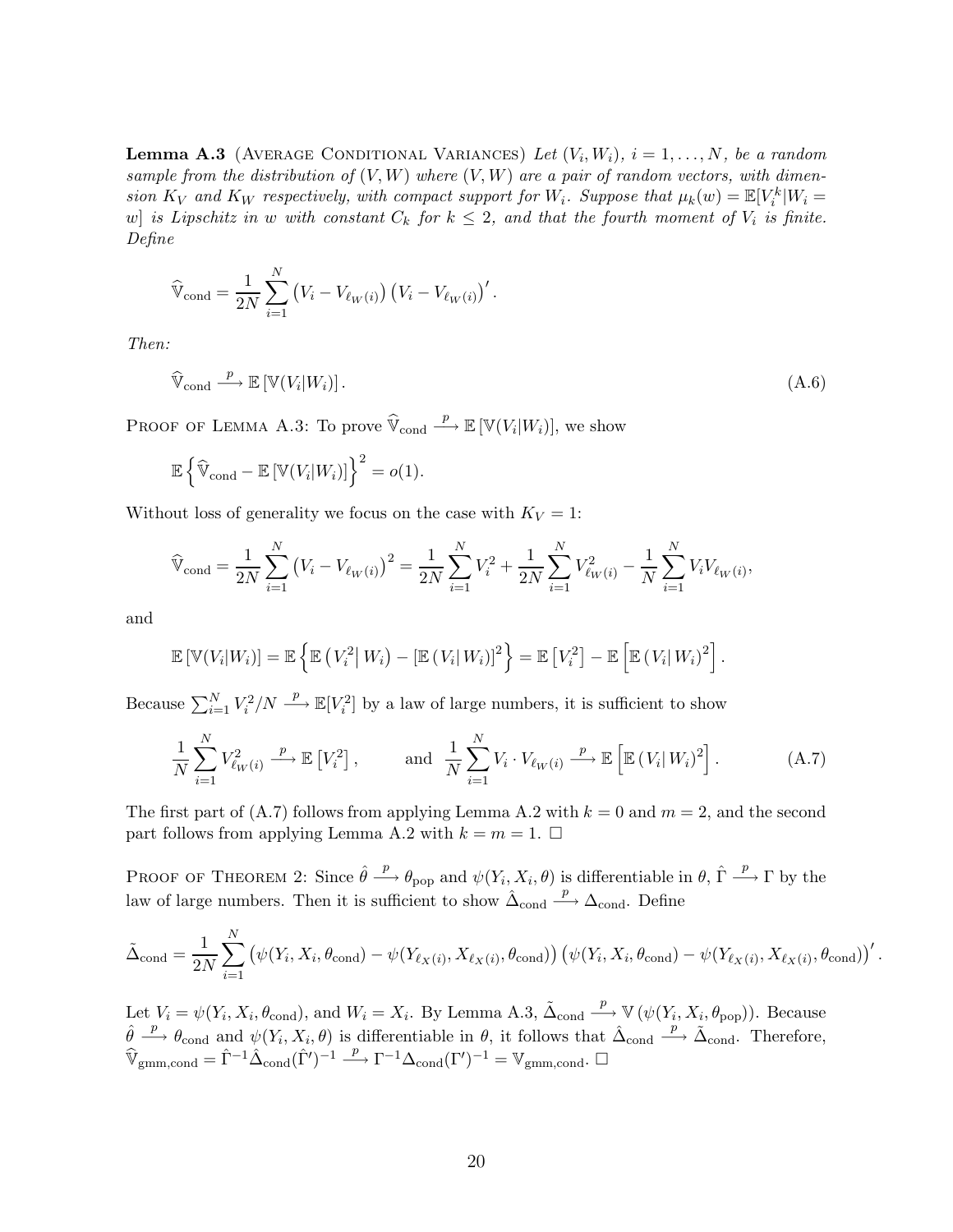#### **REFERENCES**

- Abadie, A., and G. Imbens (2006), "Large Sample Properties of Matching Estimators for Average Treatment Effects," Econometrica, Vol. 74(1) 235-267.
- Abadie, A., and G. Imbens (2010), "Estimation of the Conditional Variance in Paired Experiments," Annales dEconomie et de Statistique, No 91, 175-187.
- ANGRIST, J., AND S. PISCHKE, (2009), *Mostly Harmless Econometrics*, Princeton University Press, Princeton, NJ.
- Cameron, C., and P. Trivedi, (2005), Microeconometrics, Methods and Applications, Cambridge University Press, Cambridge.
- Chamberlain, G., (1982), "Multivariate Regression Models for Panel Data," Journal of Econometrics, Vol. 18, 5-46.
- Chow, G., (1984), "Maximum-likelihood estimation of misspecified models," Economic Modelling, Vol. 1(2): 134-138.
- EFRON, B., (1982), The Bootstrap and other Resampling Plans, Philadelphia, Society for Industrial and Applied Mathematics.
- EFRON, B., AND TIBSHIRANI, (1993), An Introduction to the Bootstrap, Chapman and Hall, New York.
- Eicker, F., (1967), "Limit Theorems for Regression with Unequal and Dependent Errors," Proceedings of the Fifth Berkeley Symposium on Mathematical Statistics and Probability, Vol. 1, 59-82, University of California Press, Berkeley.
- GOLDBERGER, A., (1991), A Course in Econometrics, Harvard University Press.
- Hansen, L–P., (1982), "Large Sample Properties of Generalized Method of Moment Estimators", Econometrica, vol. 50, 1029–1054.
- Huber, P., (1967), "The Behavior of Maximum Likelihood Estimates Under Nonstandard Conditions," Proceedings of the Fifth Berkeley Symposium on Mathematical Statistics and Probability, Vol. 1, 221-233, University of California Press, Berkeley.
- IMBENS, G., AND M. KOLESAR, (2010), "The Behrens-Fisher Problem and Robust Standard Errors in Small Samples With and Without Clustering," Unpublished Manuscript.
- IMBENS, G., D. RUBIN, AND B. SACERDOTE,  $(2001)$ , "Estimating the Effect of Unearned Income on Labor Supply, Earnings, Savings and Consumption: Evidence from a Survey of Lottery Players," American Economic Review 91, 778-794.
- KARLAN, D., AND J. LIST, (2001), "Does Price Matter in Charitable Giving? Evidence from a Large-Scale Natural Field Experiment," American Economic Review 97(5): 1774-1793.
- MacKinnon, J., and H. White, (1985), "Some Heteroskedasticity-consistent Covariance Matrix Estimators with Improved Finite Sample Properties," Journal of Econometrics, Vol. 29, 305-325.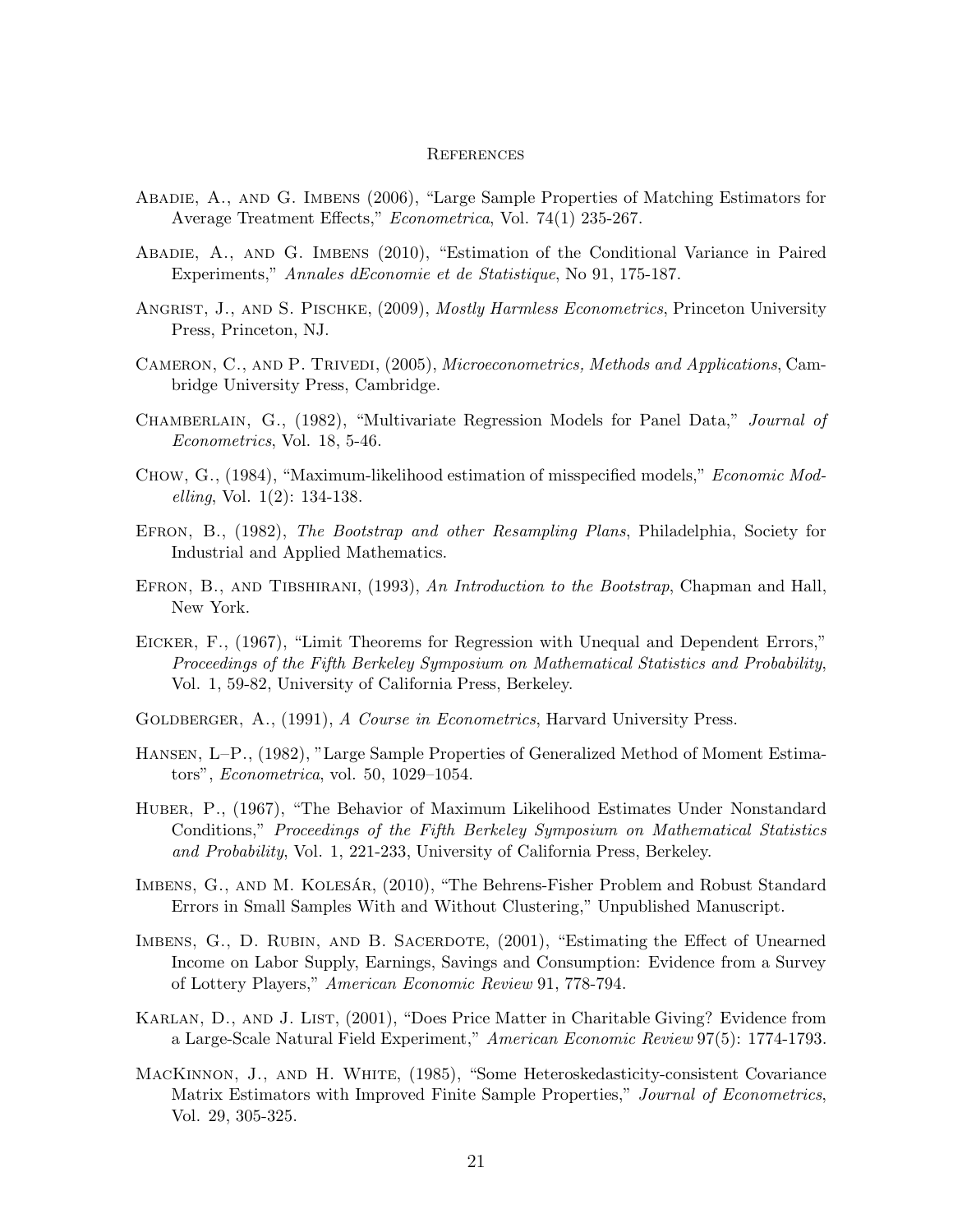Manski, C., (1988), Analogue Estimation Methods, Chapman and Hall.

- MÜLLER, U., (2011) "Risk of Bayesian Inference in Misspecified Models, and the Sandwich Covariance Matrix", Unpublished Manuscript, Princeton University.
- Newey, W., and D. McFadden, (1994) "Estimation in Large Samples", in: McFadden and Engle (Eds.), The Handbook of Econometrics, Vol. 4.
- Neyman, J., (1923, 1990), "On the Application of Probability Theory to Agricultural Experiments. Essay on Principles. Section 9," translated in *Statistical Science*, (with discussion), Vol 5, No 4, 465–480, 1990.
- Pencavel, J., (1986) "Labor Supply of Men: A Survey", in O. Ashenfelter and R. Layard eds., Handbook of Labor Economics, North Holland: Elsevier, pp. 3-102.
- STOCK, J., AND M. WATSON,  $(2003)$ , *Introduction to Econometrics*, Addison Wesley.
- WHITE, H., (1980a), "Using Least Squares to Approximate Unknown Regression Functions," International Economic Review, Vol. 21(1):149-170.
- WHITE, H. (1980b), "A Heteroskedasticity-Consistent Covariance Matrix Estimator and a Direct Test for Heteroskedasticity," Econometrica, 48, 817-838.
- WHITE, H., (1982), "Maximum likelihood estimation of misspecified models," *Econometrica*, Vol  $50(1)$ : 1-25.
- WOOLDRIDGE, J., (2002), *Econometric Analysis of Cross Section and Panel Data*, MIT Press, Cambridge, MA.